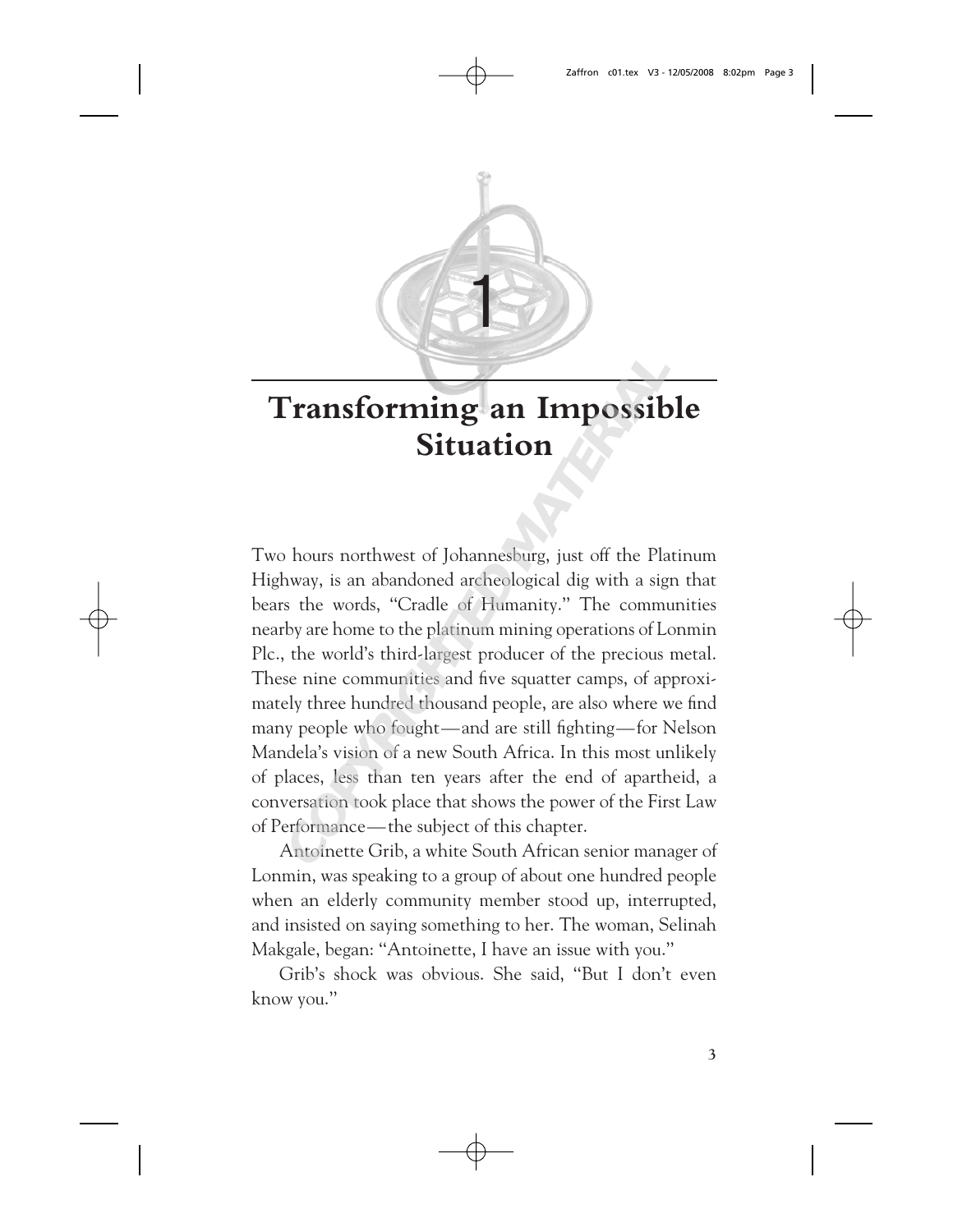Makgale continued, ''Yes, I don't know you personally, but you are a white South African woman, and I have an issue with white South African women. When I was thirteen years old, my parents told me that I needed to be the housekeeper for the white Afrikaans that owned the farm we worked on. It was payment for us working the farm. I was like a slave, not earning a cent. The woman, she was very, very bad to me. Getting through that year was tough. I've been hating white South African women ever since.''

Makgale paused, then continued, ''I'm sorry, even though I don't know you, I've been sitting here for days hating you and all the other South African women. You probably weren't even born when all this happened.''

Grib smiled and said, ''No, I wasn't.''

After another thoughtful moment, Makgale finished with: ''Please accept my apology—you and all the other white South African women here. I apologize to you all for making you a faceless group and hating you.''

Some people became serious, others looked like they were remembering the past. Some shook their heads. All were visibly touched by Makgale's courage and intent to close a chapter from the past.

The senior manager took the next step, saying,

Selinah, I see that I represent something to you with my blond hair and my blue eyes that caused so much pain in your life all those years ago. I ask your forgiveness for the mistakes my people made. . . . I think we're fortunate to live in a country now, since 1994, where we can move forward and we can live together. I offer you my support in getting this issue completely resolved. If you want, I will go with you to visit the woman who treated you so poorly and see if there are some amends that can be made. We can try that.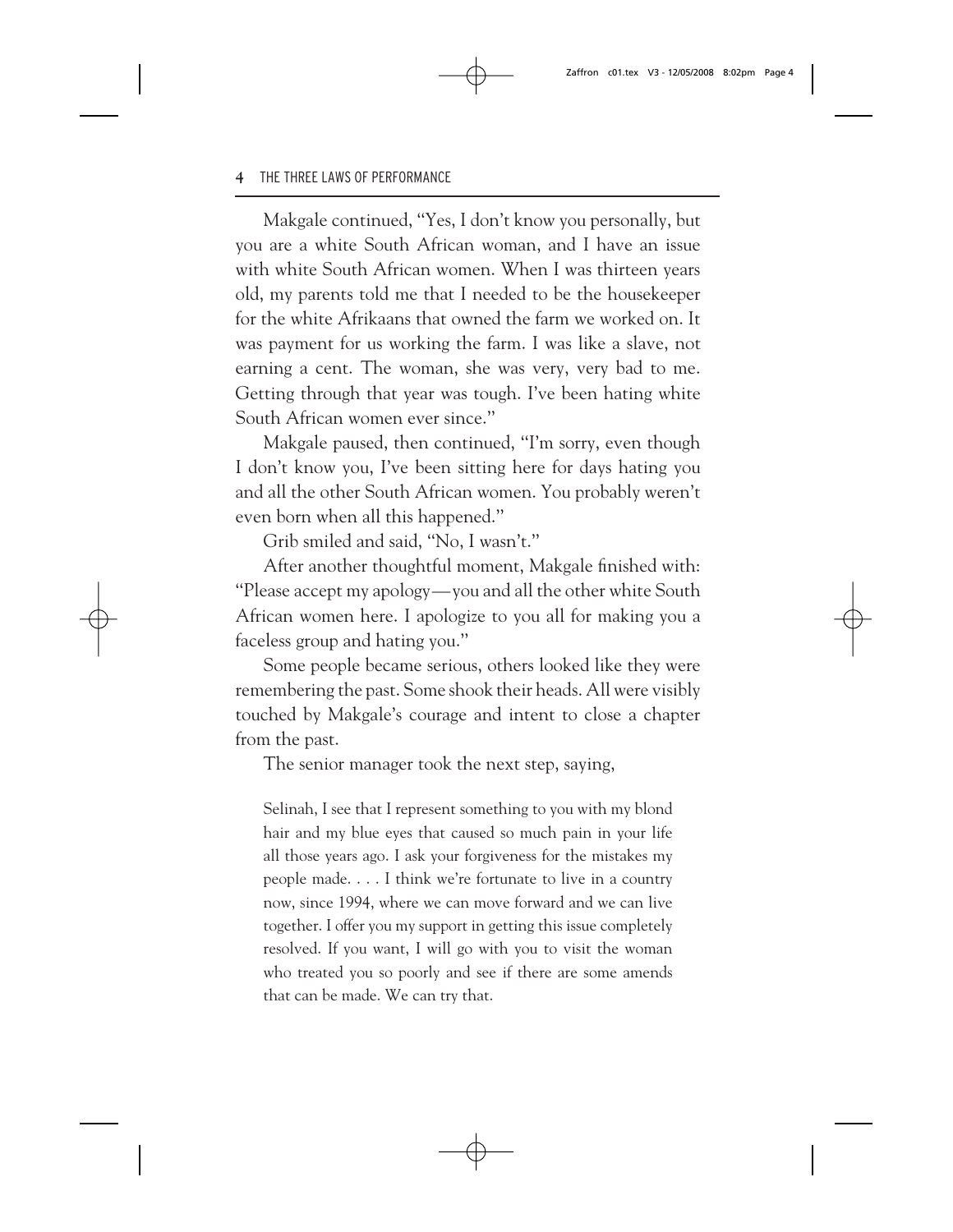Both women started to cry—one elderly, poor, and black, and one young, wealthy, and white. Makgale replied, ''Yes, I am willing to do that. Thank you very much. I hope our future can grow better than before.'' The group cheered.

If these two individuals worked together every day, what difference would this exchange have made in their performance?

What if conversations like this were common, in your company, family, and life?

In part because interactions like this one are frequent around Lonmin, relationships with the community are unusually positive. Inside Lonmin, conversations don't have the same noise of gossip and distraction that are business as usual in the world. People act with greater focus, more collaboration, less distraction.

Lonmin elevates its performance.

This book is about performance, and the Three Laws that govern it. In the pages that follow, we will ask you to think in new ways, to examine old assumptions, and explore new ways of approaching old situations. If you do, our promise to you is breakthrough performance in your organization and your life.

At times, we'll invite you to think, inquire, reflect, and, in some cases, consider discussing topics with other people. It's fine to skip through these sections and return to them later when convenient. But dealing with these sections at some point will produce benefits for you.

It's useful, to start, for you to pick an area in your business or life that would benefit from a breakthrough in performance. What you pick may not immediately look to you like a performance challenge—it may look like something else, such as complaints you have with your company's culture,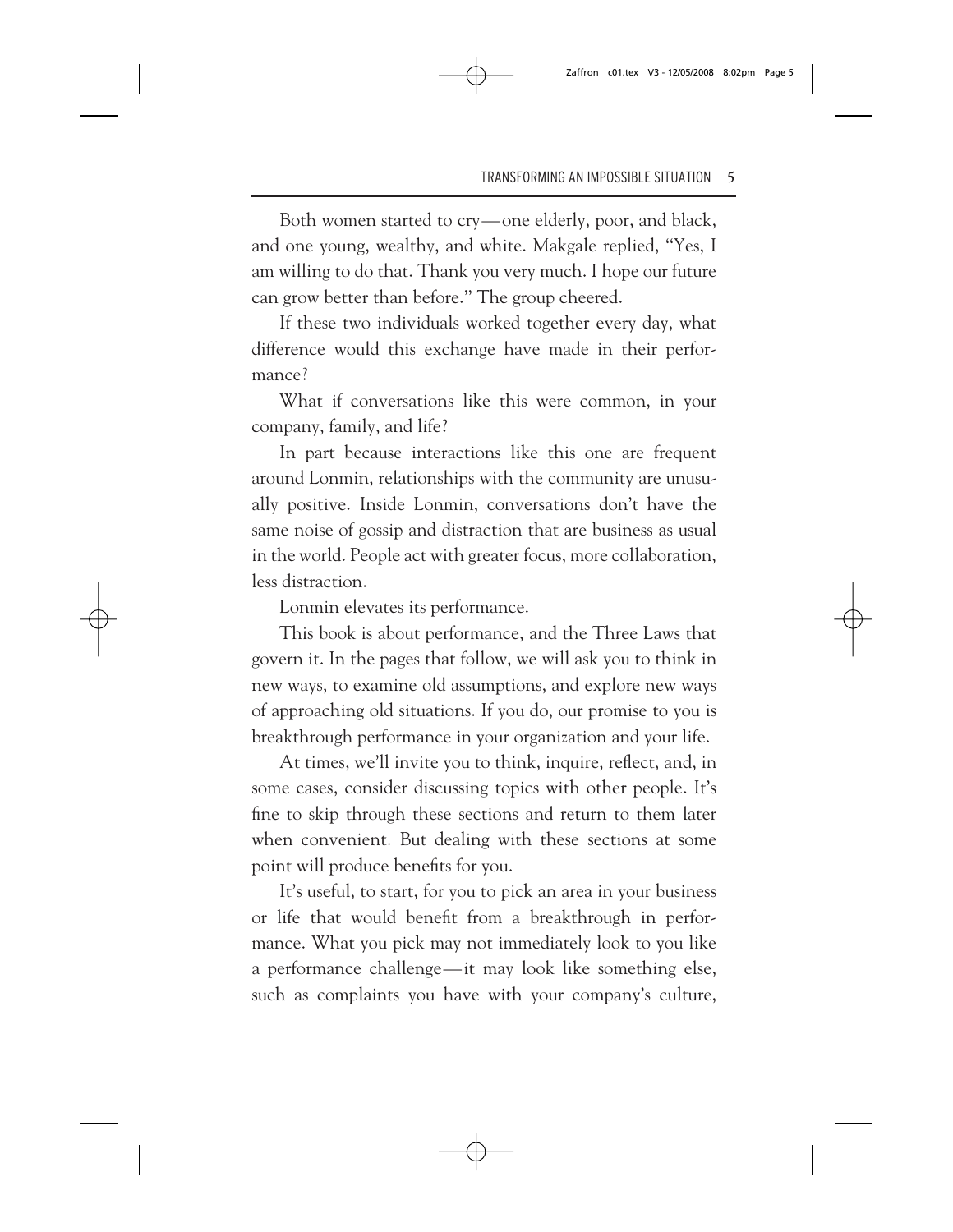or difficulties in implementing new initiatives, or just plain conflicts in relationships at work or in life.

It may be something as simple as a commitment that never gets realized, like a New Year's resolution that you make over and over to no avail. But if you ask yourself, ''Why do I care about this issue being resolved?'' you'll find that this issue is something that gets in the way of producing results and accomplishment—that is, performance. To the degree that the issue you choose is one that really matters to you, you'll get that much more out of the sections that follow.

## **The First Law of Performance**

How people perform correlates to how situations occur to them.

The First Law answers the question, ''Why do people do what they do?" Although there are countless books, theories, and models on this topic, most provide explanations but don't directly alter performance. The First Law, on the other hand, gives the leverage that the rest of this book will capitalize on. Consider that when *we* do something, it always makes complete sense to *us*. On the other hand, when *others* do something, we often question, ''Why are they doing that? It doesn't make any sense!'' But if we got into the world of the person, and looked at how the situation occurred to him, we would experience that the same actions that we were questioning were completely and absolutely the perfect and correct thing for him to do, given how the situation is occurring to the person. Each person assumes that the way things occur for him or her is how they are occurring for another. But situations occur differently for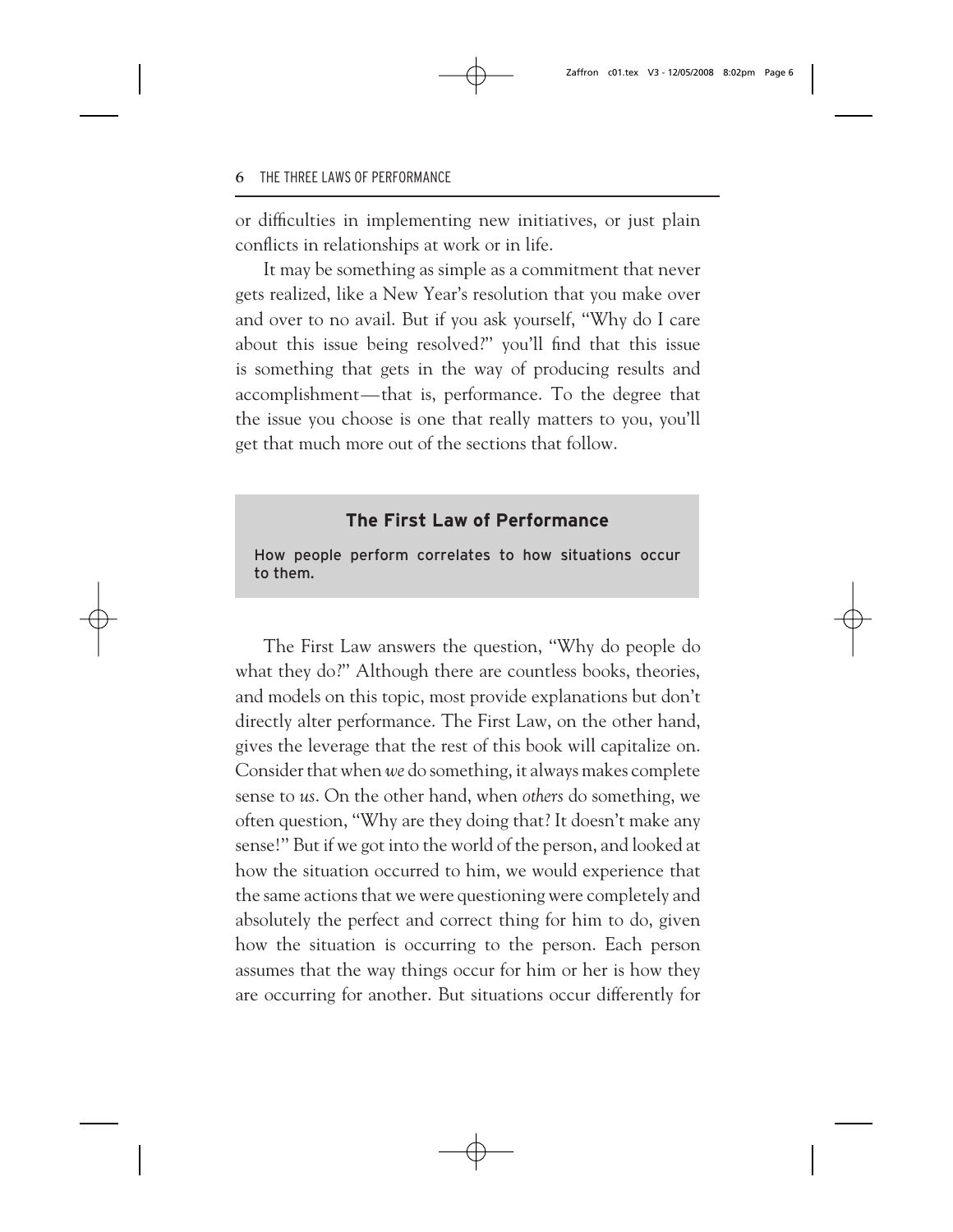each person. Not realizing this can make another's actions seem out of place.

So what exactly does *occur* mean? We mean something beyond perception and subjective experience. We mean the reality that arises within and from your perspective on the situation. In fact, your perspective is itself part of the way in which the world occurs to you. ''How a situation occurs'' includes your view of the past (why things are the way they are) and the future (where all this is going).

Although there certainly are facts about how and why things are the way they are, the facts of the matter are much less important to us than the way those facts occur to us. The First Law rejects the commonsense view of actions—that people do what they do in a situation because of a common understanding of the facts.

What gives the First Law the potential to alter performance is its relationship to the other two laws. At the risk of getting ahead of ourselves, we will show in the next two chapters that ''the way a situation occurs'' to people, and their correlated performance, can be altered through a certain use of language.

Given the different positions that well-informed, intelligent people often take on a situation, there is a significant difference between the objective facts of the matter and the way those facts occur to each of us. Again, we are not saying that there isn't a ''real world.'' We are merely pointing out that our actions relate to how the world occurs to us, not to the way that it actually is.

When people relate to each other as if each is dealing with the same set of facts, they have fallen into the *reality illusion*. To see the reality illusion at work, think of a person you aren't happy with at the moment—perhaps someone you've been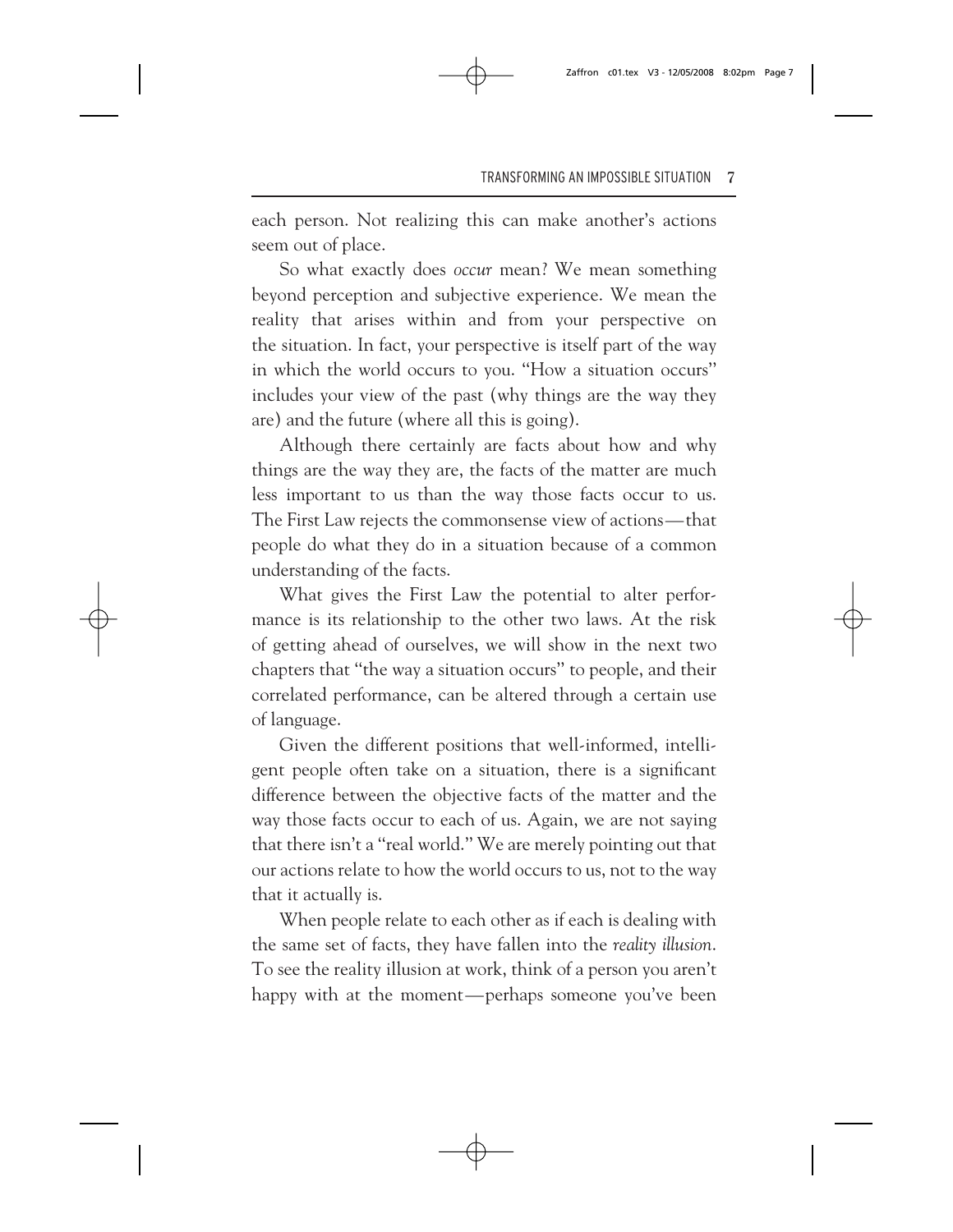resenting for years. In your own mind, think of words that describe that person.

You might say, "self-centered," "doesn't listen," "opinionated,'' and ''irrational.'' You might be willing to swear on a stack of bibles that those words are accurate. But notice that you've described how the person *occurs* to you. As human beings, we can almost never see the occurring as an occurring. What we see is just the way it is.

Consider: How would that person describe you? Or in the terms we are using here, how do you occur for him? Perhaps ''opinionated,'' ''angry,'' and ''resentful.'' Perhaps some other way. When you look at it, often you see that we have very little experience of how we occur for others.

We're not suggesting that either of you is right or wrong, but rather pointing out the reality illusion at work. None of us sees things as they are. We see how things occur to us.

Before the exchange between the two women in South Africa, Antoinette Grib occurred to Selinah Makgale as untrustworthy, provoking anger and resentment.

What happened in this exchange is that Makgale identified and altered how Grib occurred to her. As she did, her actions toward the senior manager shifted, from cold anger to possible friendship. The First Law says that how a situation, or in this case a person, occurs goes hand in hand with action. The actions included an embrace and a promise of future action.

Consider the issues in your life, those parts of your life that aren't working. Consider issues at work and at home. Think about the performance challenge you identified earlier. You will take a big step toward transforming them—not merely trying to change them—if you see that you aren't seeing them as they are. The reality illusion will try to convince you that you are. But just as it is for the rest of us, what looks like reality is only how reality occurs to you.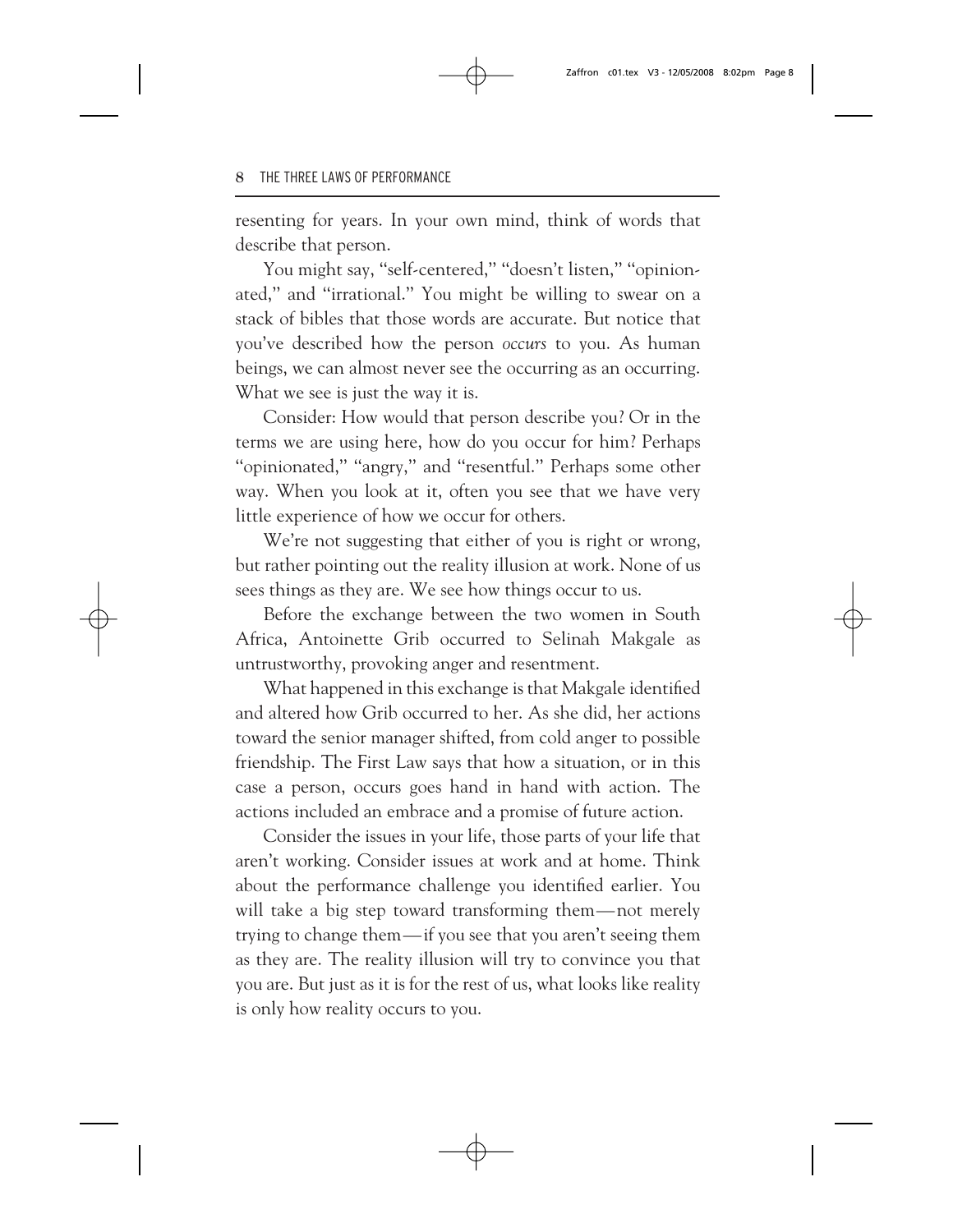This First Law, then, says that there are two elements: performance and how a situation occurs. These two are perfectly matched, *always*, with no exceptions.

# **The First Law and the Future**

Another employee of Lonmin is Laolang Phiri, who lives in the nearby community of Marikana.

Laolang, muscular and of average height, looks like a running back for a college football team. He has bright eyes and a proud bearing. His open spirit stands in sharp contrast to his local origins—a shantytown where, even today, 40 percent of the population in his community are unemployed and 80 percent live in shacks.

When most mining companies opened their mines decades ago, they began a practice still standard today: recruiting employees from other countries—Zimbabwe, Mozambique, and Zambia. It's commonplace for these foreign workers to leave their families for months at a time and live in single-sex hostels—some finding themselves on the "all dark" shift: spending the daylight hours 3,500 feet underground in the dark, returning to the surface at night.

A too common casualty are the men who end up resorting to drugs, alcohol, and visits to the local prostitutes. Until recently, the government took little effective action against AIDS, and the disease is now rampant within the community. Some 25 percent of Lonmin's twenty-five thousand employees test positive for HIV, and sixty-seven people from its workforce died of AIDS-related diseases in 2005.

On one of our visits, we entered Laolang's workplace by straddling T-chairs on what looked like a ski lift. But instead of going up, we descended at a 30-degree angle into the earth. As we went deeper, darkness took over. Behind us was a string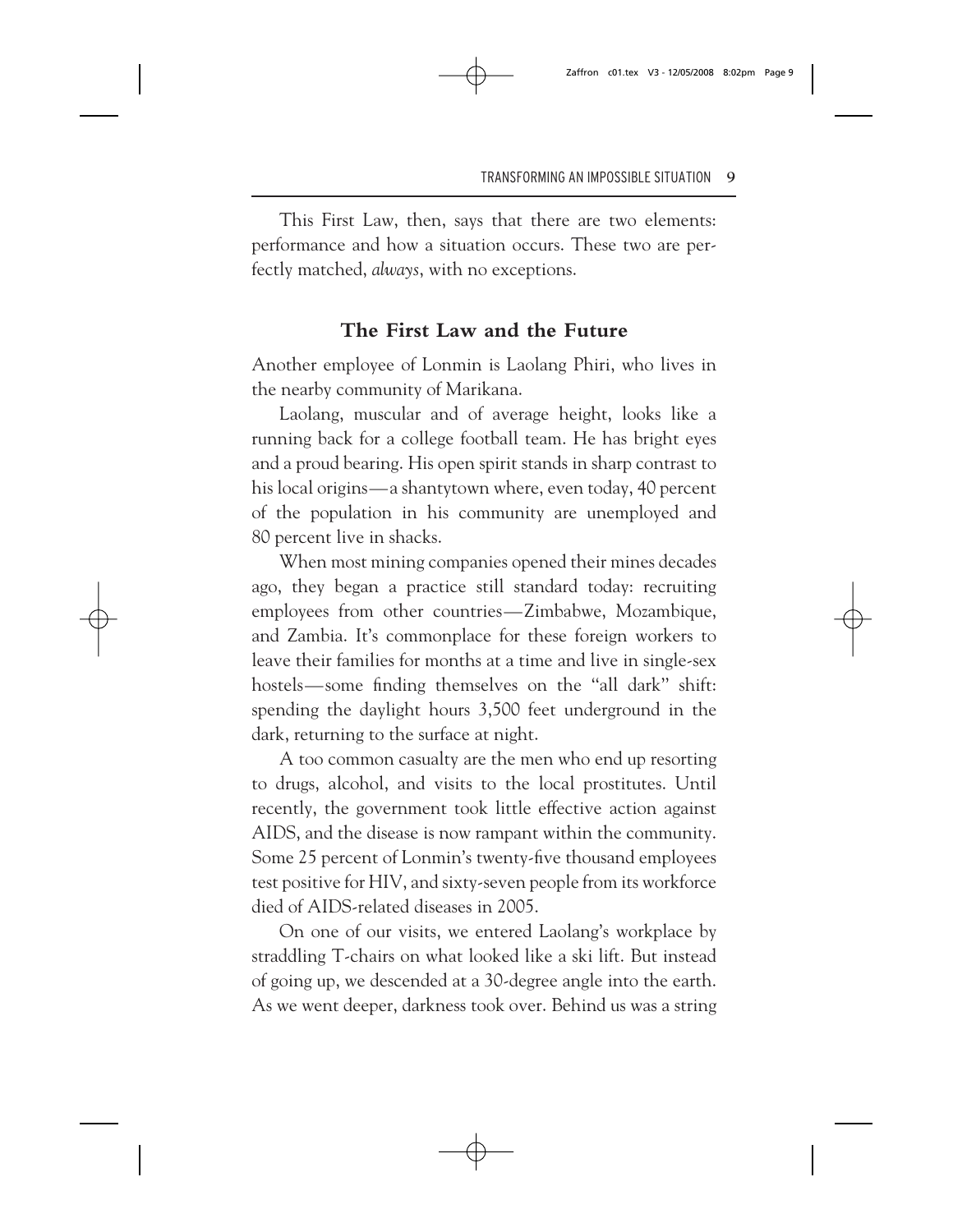of workers, one per chair, some smoking, visible only by the lights on their miners' hard hats. The air was hot from blasting and wet from the water that cools the drills, with a sticky residue of explosives. The area was lit by strings of bare bulbs, just enough light so workers don't trip on the machinery that lines the passageways. This is Laolang's world.

If you think of doing this every day, for years at a time, with your family far away, it's not surprising that Laolang, like many of his fellow workers, was frustrated and angry about the quality of his life, and blamed the mine management.

''The union thought that management sees them only as tools,'' he told us. ''We didn't feel like people, but some things that they brought in to do the work, that's replaceable. The managers were like, 'We own this mine, and we're not going to be pushed around by the tools.' ''

"It was blacks versus whites, all the time," he continued. ''If you're black, you're a worker. If you're in a senior position, you're white. And if somehow a black person ends up in a senior position, they must have sold out and turned white,'' he laughed.

''We felt the white unions got whatever they demanded, and we really had a problem with that,'' he said, with his inviting smile fading a bit. Laolang paused, clenched his teeth, and then summarized: ''I was angry all the time. I knew the future would be a constant fight.'' Laolang had channeled his feelings into action by becoming a union representative.

Laolang wasn't alone in his anger. In 2004, a local university team of researchers studied perceptions about Lonmin throughout the communities that surround it and concluded the mine was a ticking time bomb of public rage.

Because of how situations occurred to Laolang, his future was already written, as was that of his union, his community,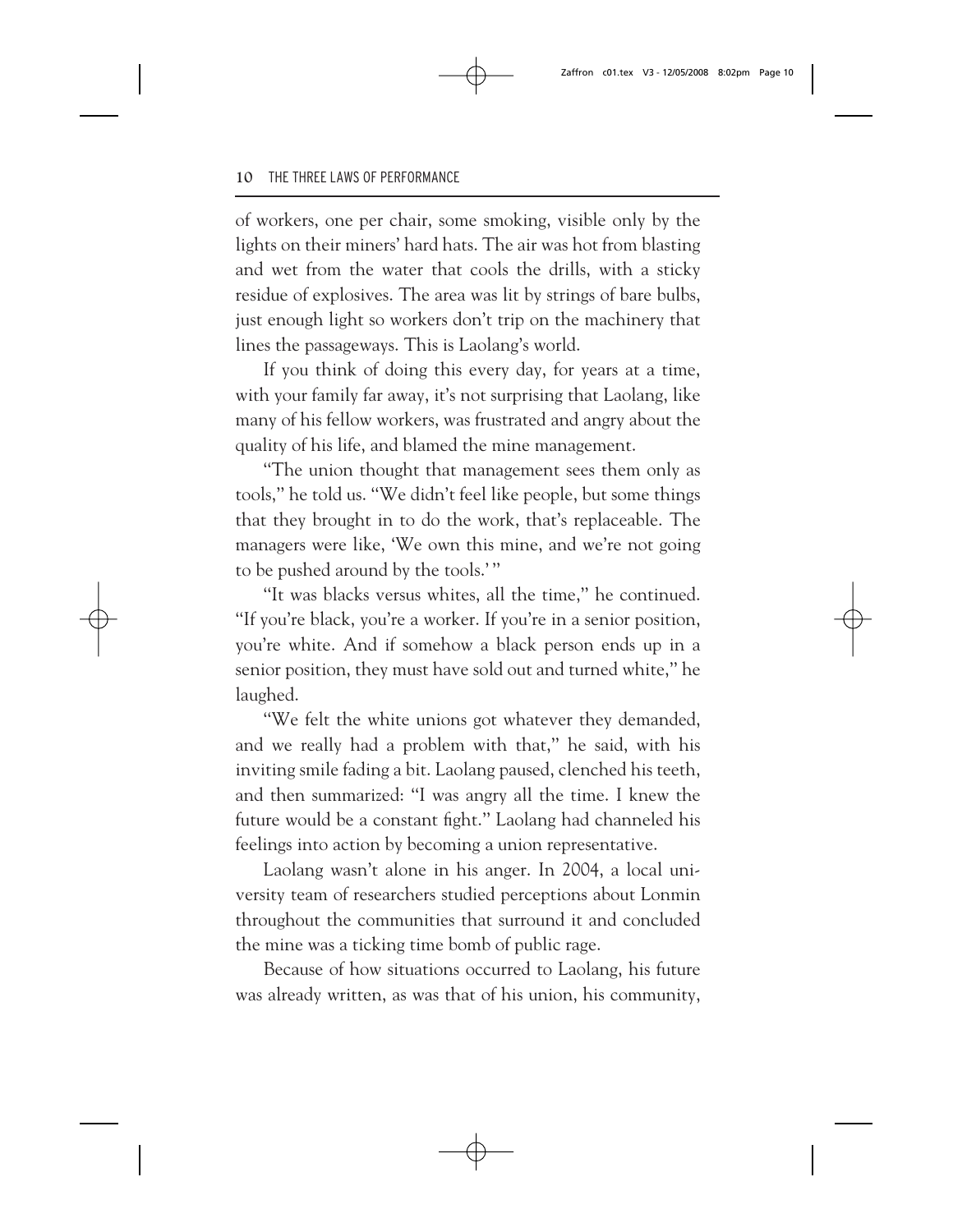and his employer. The future would be a constant struggle, a fight for dignity and fair pay. It would be that way until he died, just as it had been for generations in South Africa.

The future is already written because, as the First Law says, people's performance will always correlate with how situations occur to them. Until the occurring shifts, as it did for the two women at the start of the chapter, the future is established, and people's actions are on a direct path to making that future come about.

# **A Surprising Turn of Events**

In 2004, Laolang's life intersected with someone from a different world: Brad Mills, the newly appointed CEO of Lonmin. A direct descendant of the Vanderbilt family, he was determined to make his own mark in the world. After studying geology and economics at Stanford, he became an exploration geologist in search of ores in remote parts of the world. Now in his fifties, six foot two, his dark hair streaked with gray, he has the bearing of an Indiana Jones, and his eyes gleam when he talks about Lonmin becoming a model for the transformation of South Africa.

Mills was concerned about how workers like Laolang, residents, and tribal officials perceived the mine. He was troubled that the executive team resigned itself around either the view that *this is Africa* or a cynical justification: *the last one standing wins*.

He feared that some of the unions, including Laolang's, were going to take hard-line positions in upcoming negotiations.

Mills's strategy was to launch several change efforts at the same time. He introduced powerful management programs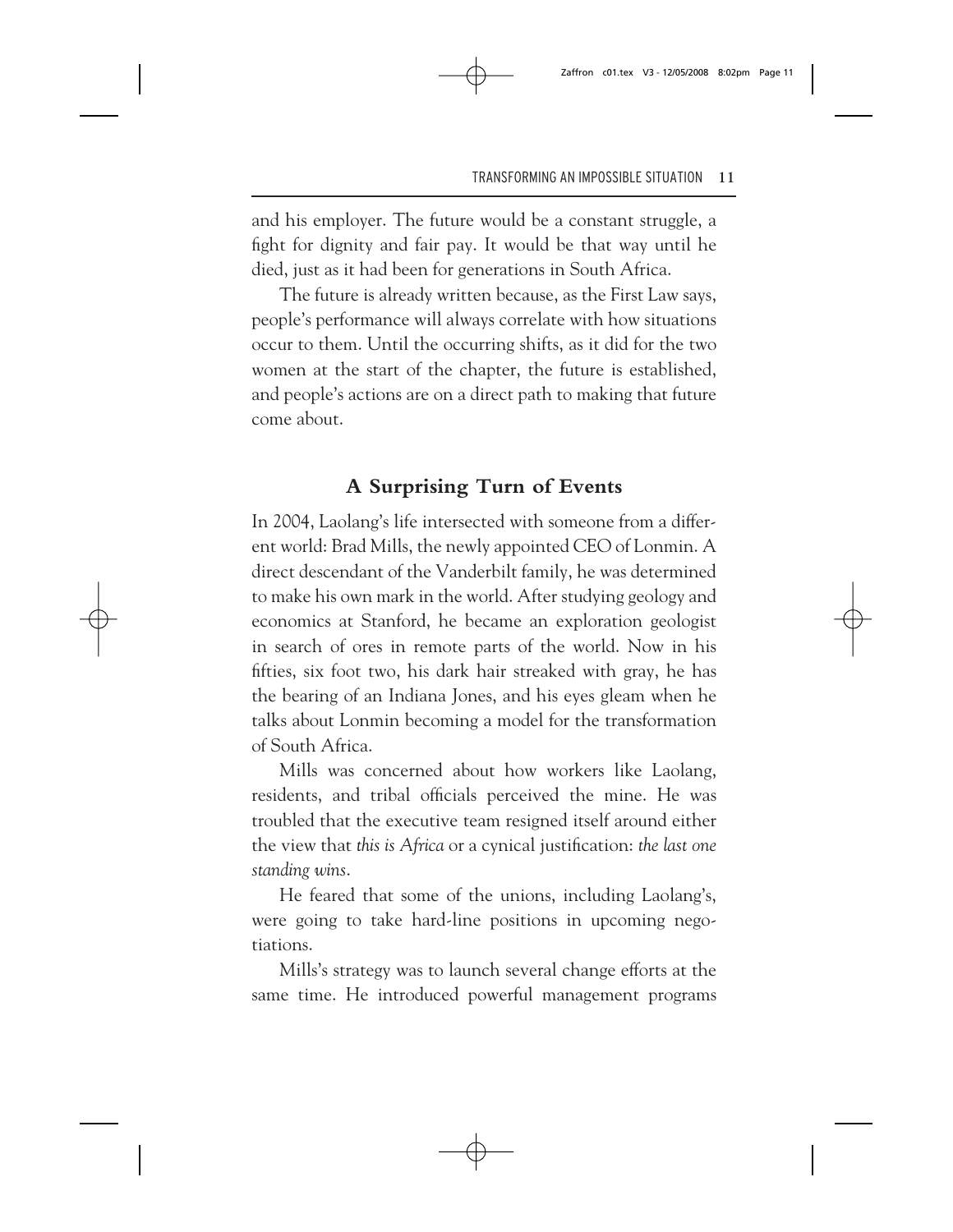such as Six Sigma and Enterprise Resource Planning (ERP). He restructured, and he implemented DuPont's safety technology. He also brought in consultants whom he had worked with in the past to assess what could be done to transform a complex agenda of issues.

The problems were so vast that other CEOs might have quit on the spot. There were not only silos, the consultants told executives in 2004, but also subsilos. Almost no one thought from an overall vision for Lonmin. Short-term business outcomes were in trouble. Leadership processes were missing. Teams and communication structures lacked rigor and consistency, worsened by the fact that workers spoke six different languages. Community issues were, as the university study indicated, a ticking time bomb. Costs were rising, safety was declining (sixteen people had died in the Lonmin mines the year before), absenteeism was rising, and the communities were strangling with 40 percent unemployment and the HIV epidemic.

Mills's situation was dire, if not impossible. As he told us, ''If we didn't move on all fronts, the community wouldn't tolerate us anymore.'' Mills had promised the financial markets (Lonmin is publicly traded in London) that the situation would turn around, and the analysts and investors were watching intently. ''We had to do it all at once,'' he said, ''even though most people said we couldn't.''

Mills, Laolong, and all of Lonmin were on a collision course with the *default future*—the future that was going to happen unless something dramatic and unexpected happened. The default future is a function of how situations occur to all of the people involved. Unless the occurring could shift for thousands of people, the odds were stacked against Lonmin. As most management efforts do not consider how situations occur,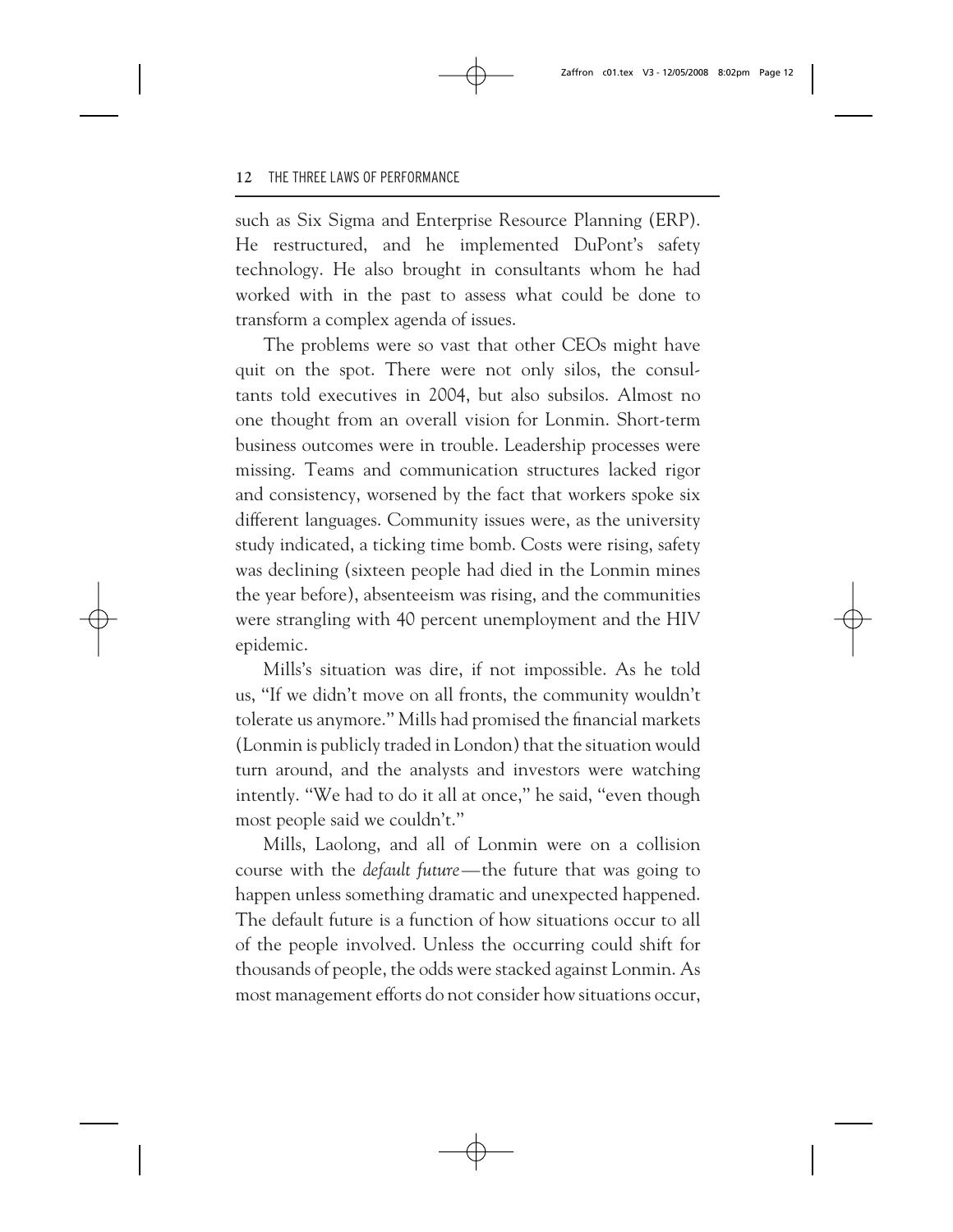most of them don't work—73 percent of change efforts fail,<sup>1</sup> and 70 percent of new strategies fall short of expectation.<sup>2</sup> The default future is too strong a force to be undone by good intentions, sophisticated systems, or new management efforts.

You might take a moment and reflect on situations in your work and life that aren't working. They are probably not as dramatic as Mills's, but they may be as problematic. Is there something that is pressing in on you or your organization, something that requires an urgent response?

Think about the performance challenge you identified. Does it keep recurring? Do you or others feel stuck? Notice that your future, like Lonmin's, is already written. It is an essential part of how situations occur to you and others. Unless you can alter how those situations occur, the default future is speeding toward you.

# **The Need for Something New**

Michael Jensen, Barbados Group member and Harvard Business School professor emeritus, suggests that business needs new models that do a better job of predicting how people perform. Current models say that people behave in accordance with their mental assets—skills, intelligence, emotions, beliefs, values, attitudes, and knowledge. It's no wonder that the development of people in an organization is relegated to the training department and takes a backseat to process improvement.

If Mills were to follow a traditional development approach, he would work to ensure that Laolang (and his twenty-five thousand fellow workers) had appropriate incentives and skills training. Posters with catchy slogans would hang everywhere.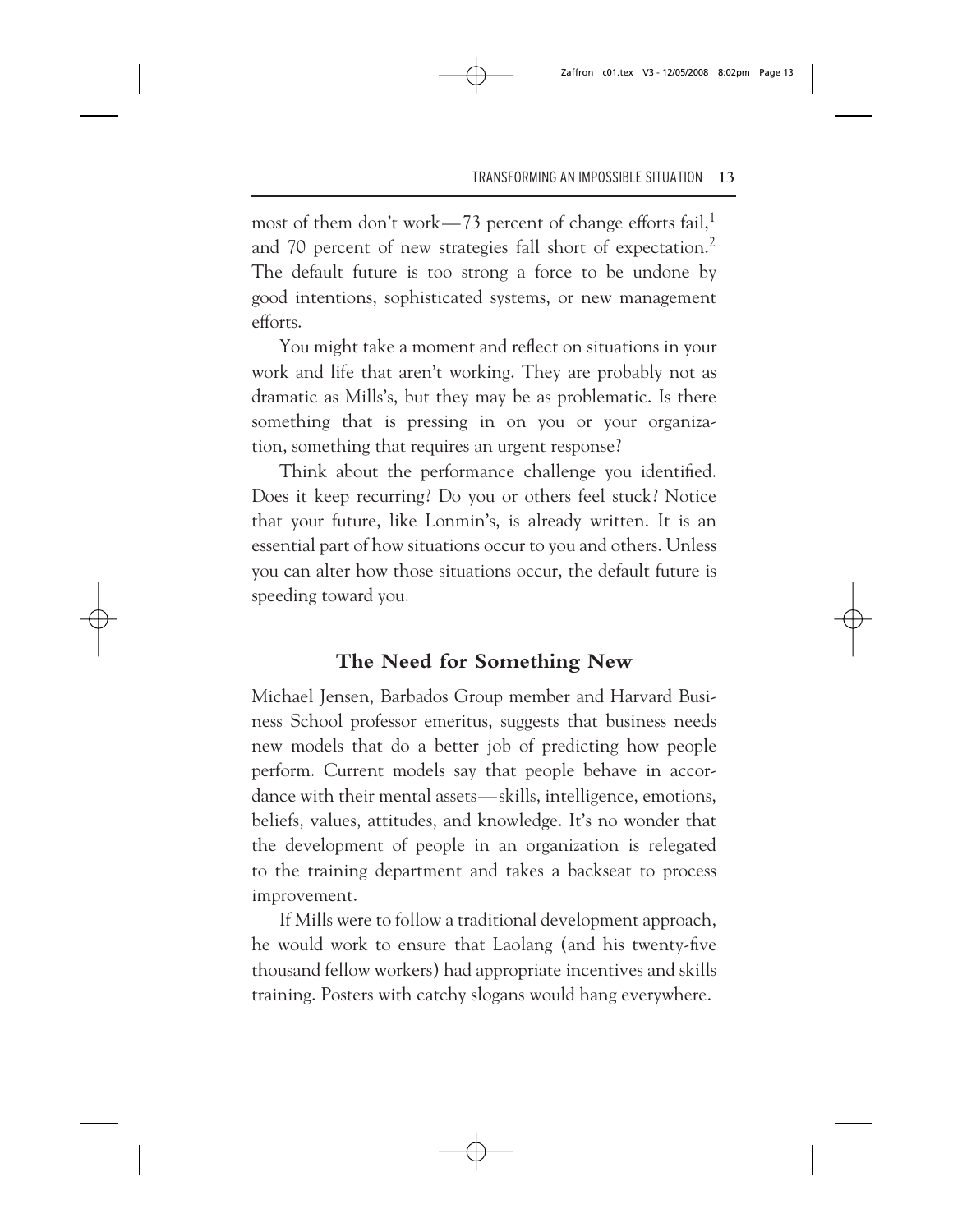Mills, in short, would make every effort to motivate and train Laolang until his and his colleagues' behavior changed.

Given the reality of Laolang's mind-set and that of his fellow employees, these approaches would have failed. Not only would they not have achieved desired results, but they also would have become more evidence for the workers of why management is manipulative and thinks of employees only as tools.

After assessing the odds, Mills decided that making a series of changes in a consecutive and linear way would not succeed, and that his best bet was to transform everything at once—to rewrite the future of the company and all of its leaders, its employees, and the residents in the local communities.

For Laolang and many other workers, the most important issue was that the company occurred as hostile, filled with a few people who had all the power and thought of them only as tools.

Notice the reality illusion at work. As long as situations occurred this way to the workers of Lonmin, their actions would be defensive and passively resistant at best, defiant and homicidal at worst. Taken together, their actions would produce poor performance. Whether people liked it or not, that was their future.

No amount of training, skills acquisition, or motivational posters will change how the situation occurs. In fact, each of these ''solutions'' simply becomes more evidence for Laolang that the world is as he sees it. The same is true for each of us.

# **Other Impossible Situations**

Lonmin is such an extreme case that it's easy to say it's not relevant to the rest of us. To see the universality of the First Law, we'll turn to Northrop Grumman's aerospace operation in Southern California in 2001. Although a very different world from the one of Lonmin in South Africa, similar dynamics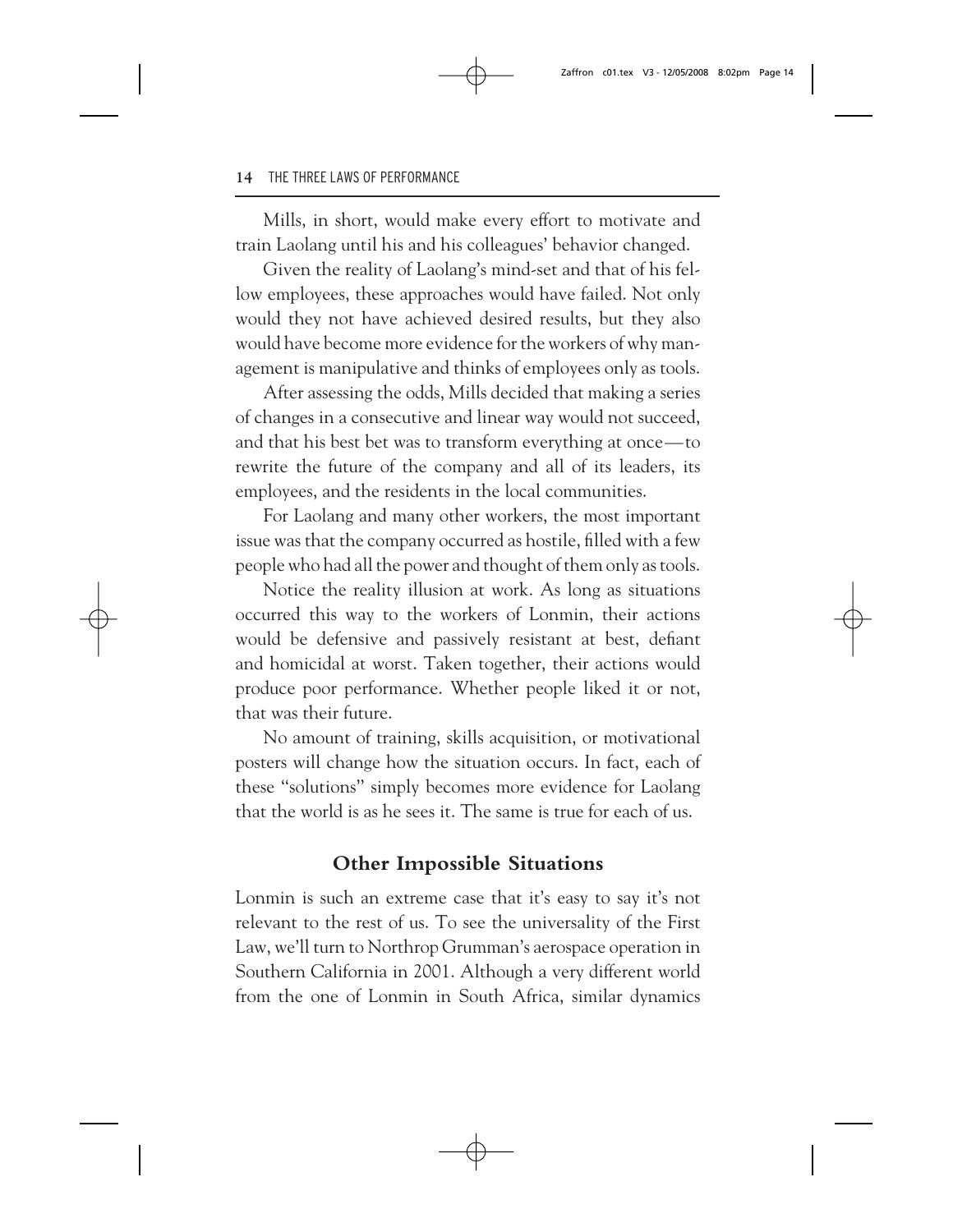were at play. At Northrop Grumman, scientists, engineers, and senior managers were facing a very different set of circumstances but, as it occurred to them, a similarly challenging situation. To continue its growth the company needed to enter new markets, such as reusable launch vehicles and space exploration systems. But the company's contemporary track record and expertise were in delivering technology for defense programs, such as bomber and fighter aircraft. The last major human space flight contract had been the Apollo lunar module in the 1960s. How were the executives with this commitment going to get people on board for a plan requiring a shift in skills and technologies, especially when they had no guarantees it would work? The First Law tells us that, at the very least, you have to alter the way that market opportunity occurs to people. If it occurs as far-fetched, people's actions will be detached, cautious, perhaps cynical and resigned. If the market opportunity occurs as doable, important, worthwhile, people will put in the extra effort.

At Northrop Grumman, seventy people, using the ideas in this book, shifted how this market opportunity occurred to them, and then somehow transferred this shift to the entire workforce. As this happened, people's performance shifted, and Northrop Grumman is now considered a viable NASA human space flight prime contractor.

Now consider another example, one in South America. Petrobras, Brazil's state-run oil company, is one of the largest in the world. At the end of 1997, the oil monopoly ended in Brazil, challenging Petrobras to become competitive in the open market, which led Petrobras to create a Business Transformation Agenda. As part of the response, the company launched an Enterprise Resource Planning process to replace most of its more than one thousand systems.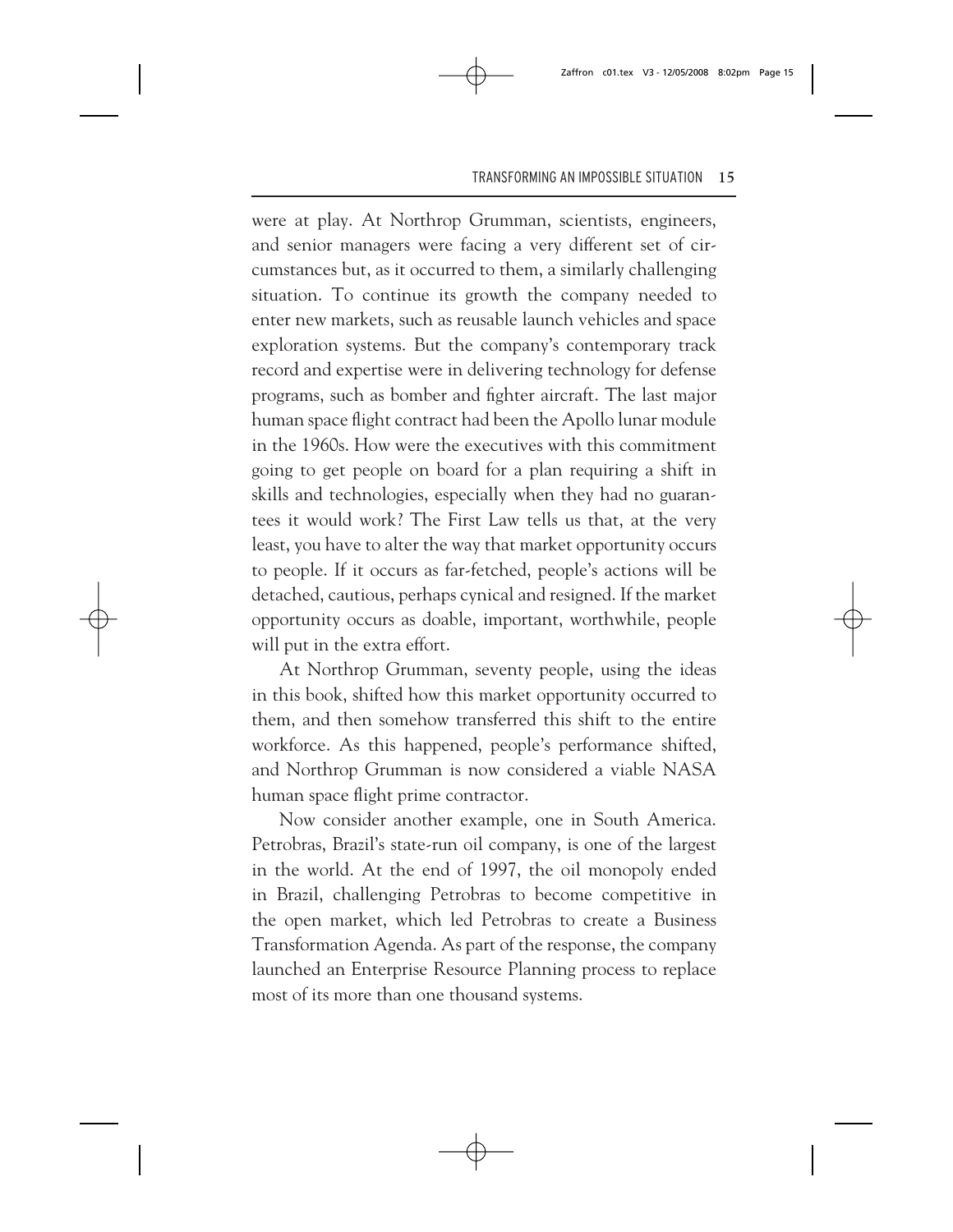A highly qualified team of more than 650 people from Petrobras and consulting firms came together to work on this project, making it the largest and most complex such ERP implementation in the world at that time. This project was named Sinergia, and its motto was ''We are building a new success story for Petrobras.''

As the project evolved, the team faced many complex challenges. At the end of 2001, right before the first ''go live'' implementation, the Brazilian government radically changed its oil and gas tax regulations, raising a major new hurdle in the system. The initial ''go live'' date had to be pushed back for four months. Tension, discomfort, and miscommunication among teams and executives began to plague the project.

In this environment, past issues between external consultants and Petrobras team members started to get out of hand, affecting both productivity and the climate of the group. People became skeptical about whether the initiative could succeed by the new scheduled date. There was also a lot at stake for the professionals involved in the project. At one point, conflict arose among the project consultants, executives, and managers, negatively affecting the team's performance to move forward.

The First Law explains why they were stuck. The implementation began to occur to people as futile—and somewhat threatening. People's actions correlated with how the situation occurred, and team conversations stalled.

In response to the pressure to make something happen, the team's manager, Jorge Mattos, decided to bring in Steve's company, now called the Vanto Group. Mattos realized that a critical success factor was missing: alignment around key commitments. Steve's colleagues began with a program for the eighty top leaders of the company. In the course of three and a half days, Mattos and the managers were able to leave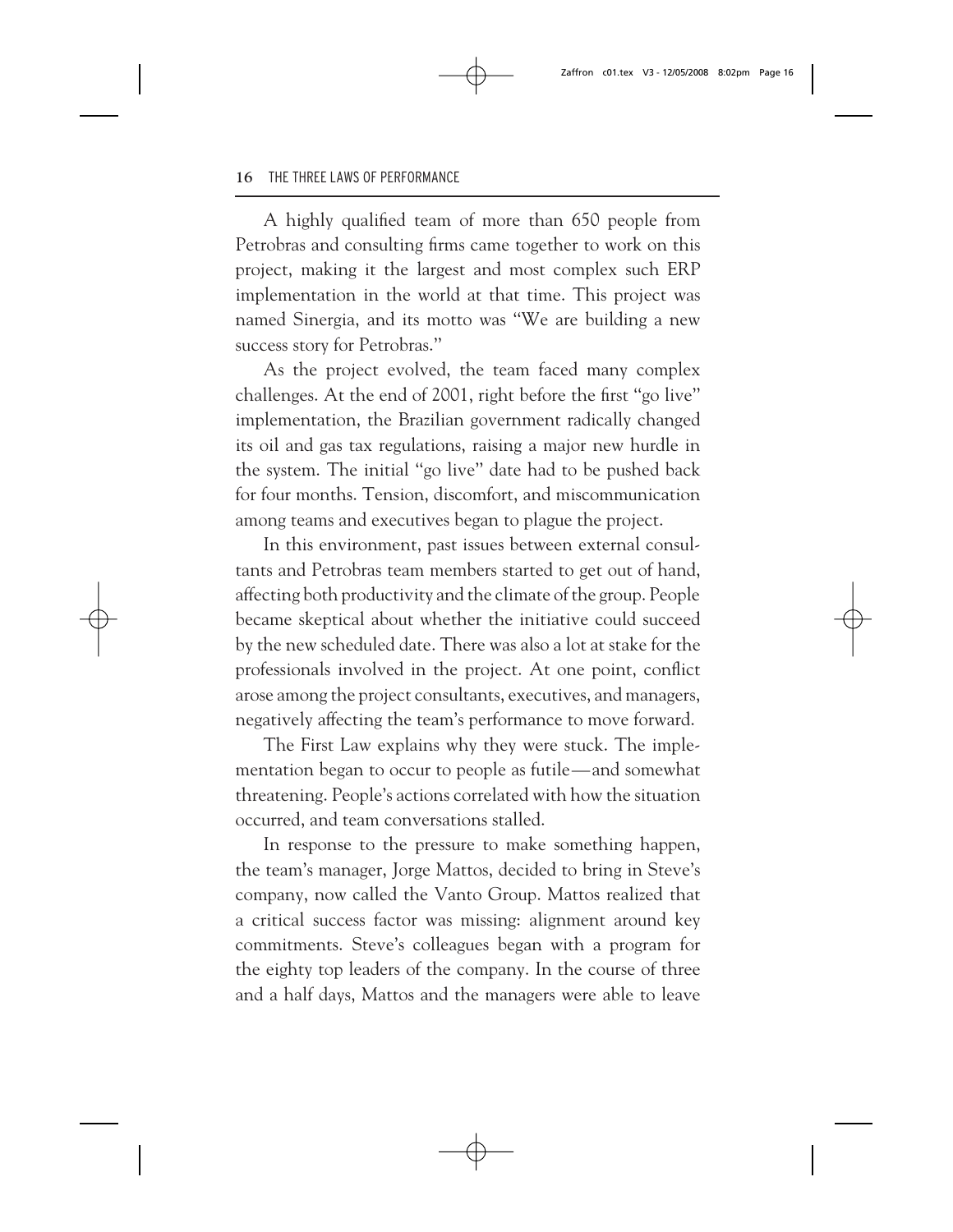behind past issues and conflicts, focusing the team on the same picture.

Mattos reflected back on this time in an interview with us recently. ''We had a lot in our way,'' he said. ''Not just the pressures on us, but how we did things in the past that were no longer working well. We needed to get a new view of ourselves and what was possible. The way in which we looked at the project actually shifted, and when it did, excitement and energy took over the group. It was truly a good surprise— people didn't look the same when we left the program.'' As a team, they committed to the success of the group, not only their own set of goals to be accomplished. They came up with a timeline and a new set of commitments for the new ''go live'' date, all of which the team could not have accomplished in the previous year. The shift started when the situation went from occurring as almost impossible to occurring as doable. As the First Law points out, when occurrence shifts, actions do as well. The team successfully met the new ''go live'' target of July 1, 2002.

Before we return to Lonmin, let's consider your performance challenge in more detail. How does the situation occur to you? How does it occur to other people?

What, if anything, have you tried to do to change the situation? Where has change worked? Where has it failed? Did any of these efforts alter how the situation occurred to you and to the other people involved?

As counterintuitive as it may seem, most change efforts end up *reinforcing* how a situation occurs. Think about someone trying to lose weight. To the person, his weight occurs as *a problem I can fix*. He looks for a solution to his problem, like a diet; he goes on it and falls off it. Now his weight occurs as *a problem that requires more willpower than I have*. Because his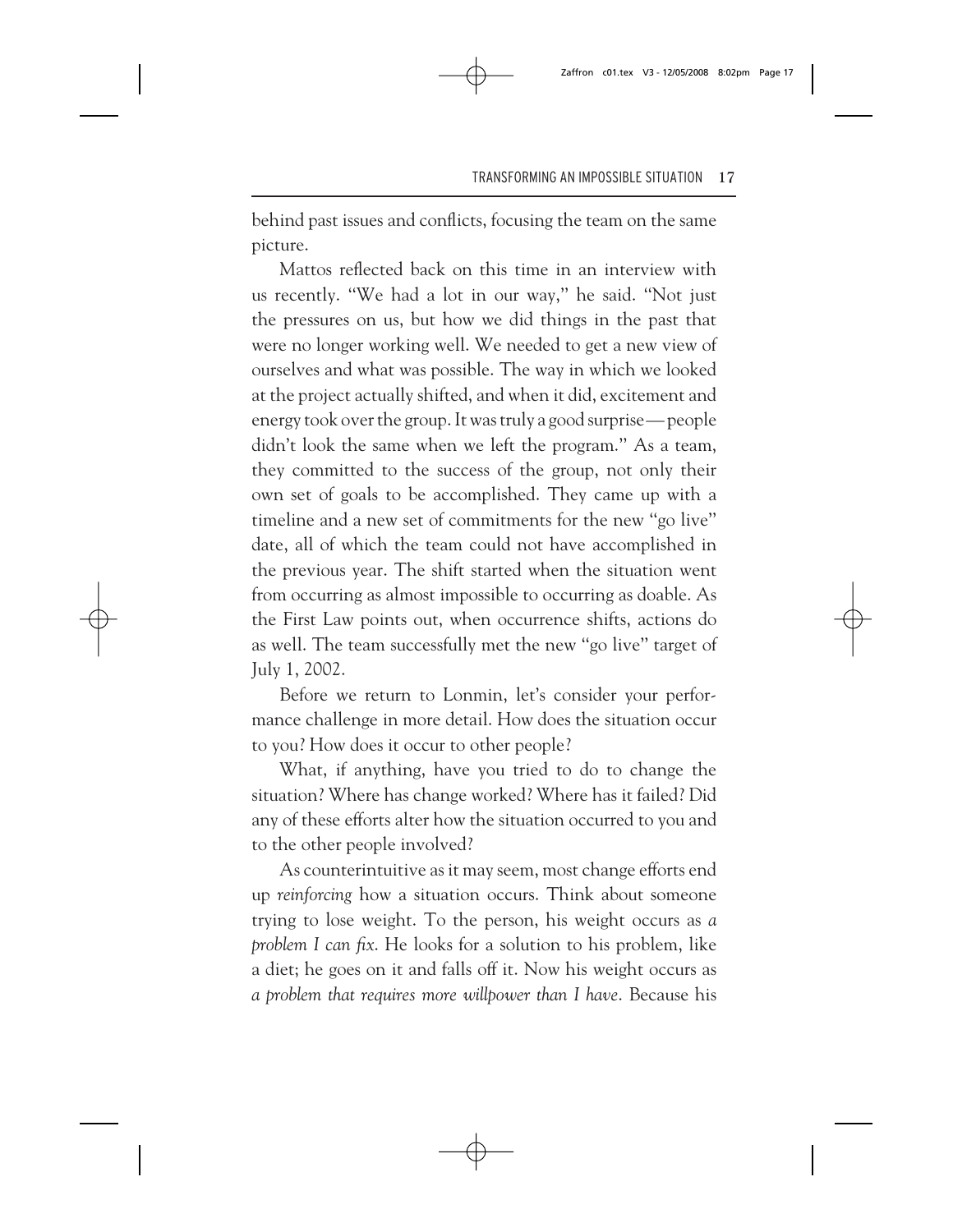actions will correlate to this occurring, he gives up, resigned that his weight is here to stay.

Most companies are locked in the same cycle: they are resisting a problem by trying to fix it, but the more they push, the more the problem pushes back. Companies often try to trim costs by tracking and cutting expenses. If done in a mode of command and control, management will occur to its employees as *untrusting and uncaring*. As a natural response, the employees hold back. The situation grows more frustrating as employees end up putting in less effort, making the financial situation worse.

The principle at work here is: *whatever you resist, persists*. If you can see any way that you are resisting your performance challenge, you'll see that you may be strengthening its hold on you and others—the more you have fought it, the stronger it became.

We'll get to what to do about the situation in Chapters Two and Three, but a big part of the answer is to notice that what is holding you in place is how the situation occurs, and by trying to change it, you may achieve the opposite of what you intend.

# **Taking It to the Community**

Back at Lonmin, Mills's challenge was to create the kind of transformations that had happened at Northrop Grumman and Petrobras, but on a scale that had never been attempted before. He saw that the benefits of confronting the default future were worth a risk. The key was to shift how the situation occurred for the stakeholders, but in a very rapid fashion. With advice from consultants trained in the Three Laws, he decided to invite people critical to the success of the Lonmin turnaround to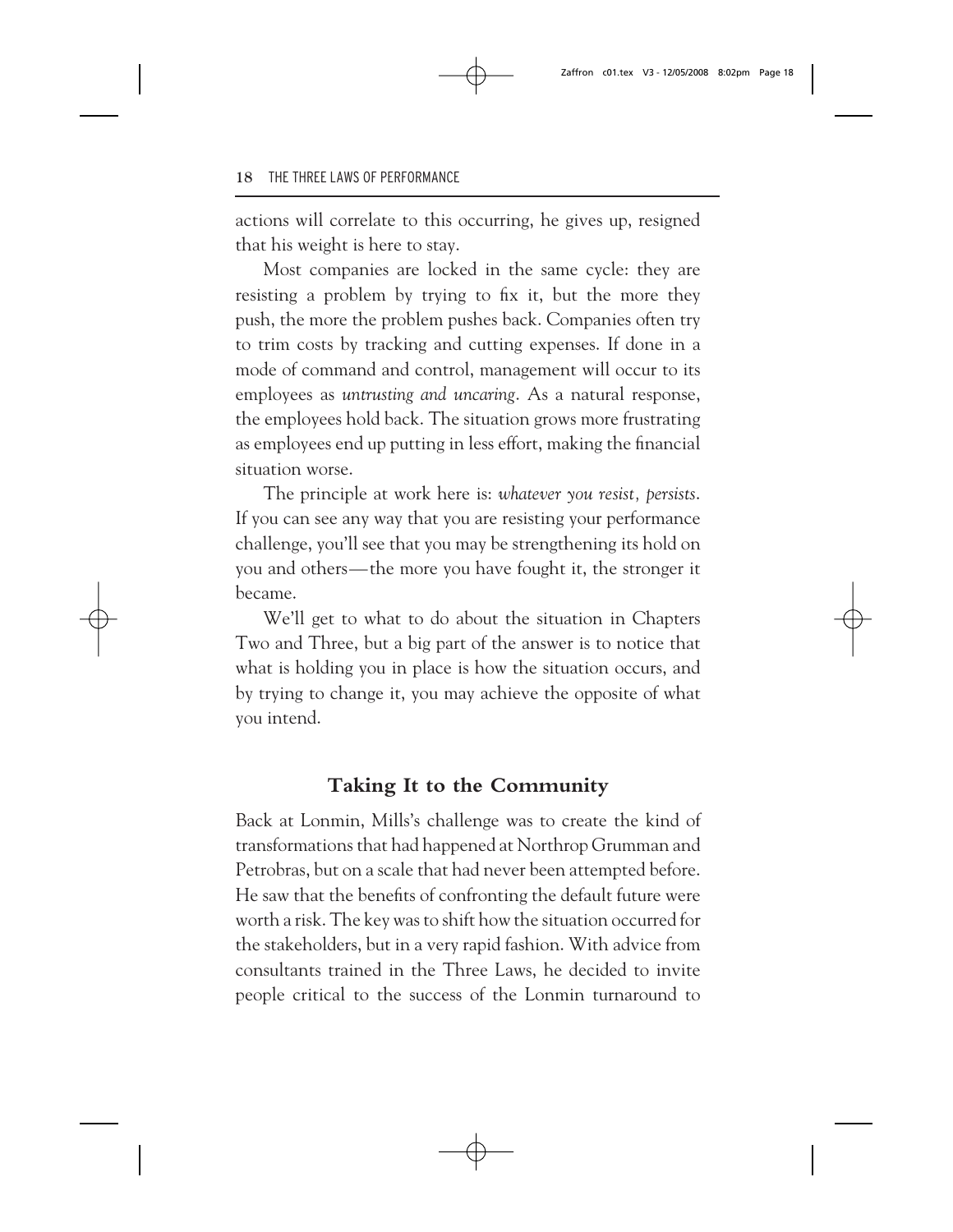an initial meeting, regardless of their animosity or adversarial nature. Mills and his team invited one hundred leaders from the company, tribes, unions, and the community to a two-day meeting.

Mills decided to hold the meeting where most of the stakeholders lived, in the community of Wonderkop, a sprawling shantytown with dirt streets, dotted with mine workers' hostels. His advisors strongly disagreed, fearing for their personal safety and his. As many residents of the community told us later, ''The white executives have never come here.''

People from every segment of the company and community showed up. Some representatives from the unions came in miner's clothes, others in traditional African dress. Some locals were in blue jeans, others were adorned in their best but well-worn finery. Executives in casual business clothes arrived in a bus, afraid to drive their cars into the community. Wealthy and influential people drove up in expensive cars and walked the few steps of gravel driveway in spotless suits. Others arrived sweaty after walking miles to make this meeting. ''There were times when we didn't know what was happening,'' Mills said later. ''I'd never seen anything like it.''

The local nightclub was the only facility in Wonderkop large enough for the meeting. Lonmin employees had papered over the disco lights, hung curtains over the bar, and set up a screen for a computer display. Power cords snaked across the ground to power the laptops and projectors. They cleaned up the bathrooms and brought in an air conditioner that failed within the first hour. Under the African summer sun, the room was quickly over 100 degrees.

Mills introduced himself as the new CEO of Lonmin. ''I know there's a lot that's broken—and I want to listen to that, so we can fix it together,'' he said boldly, while also stuttering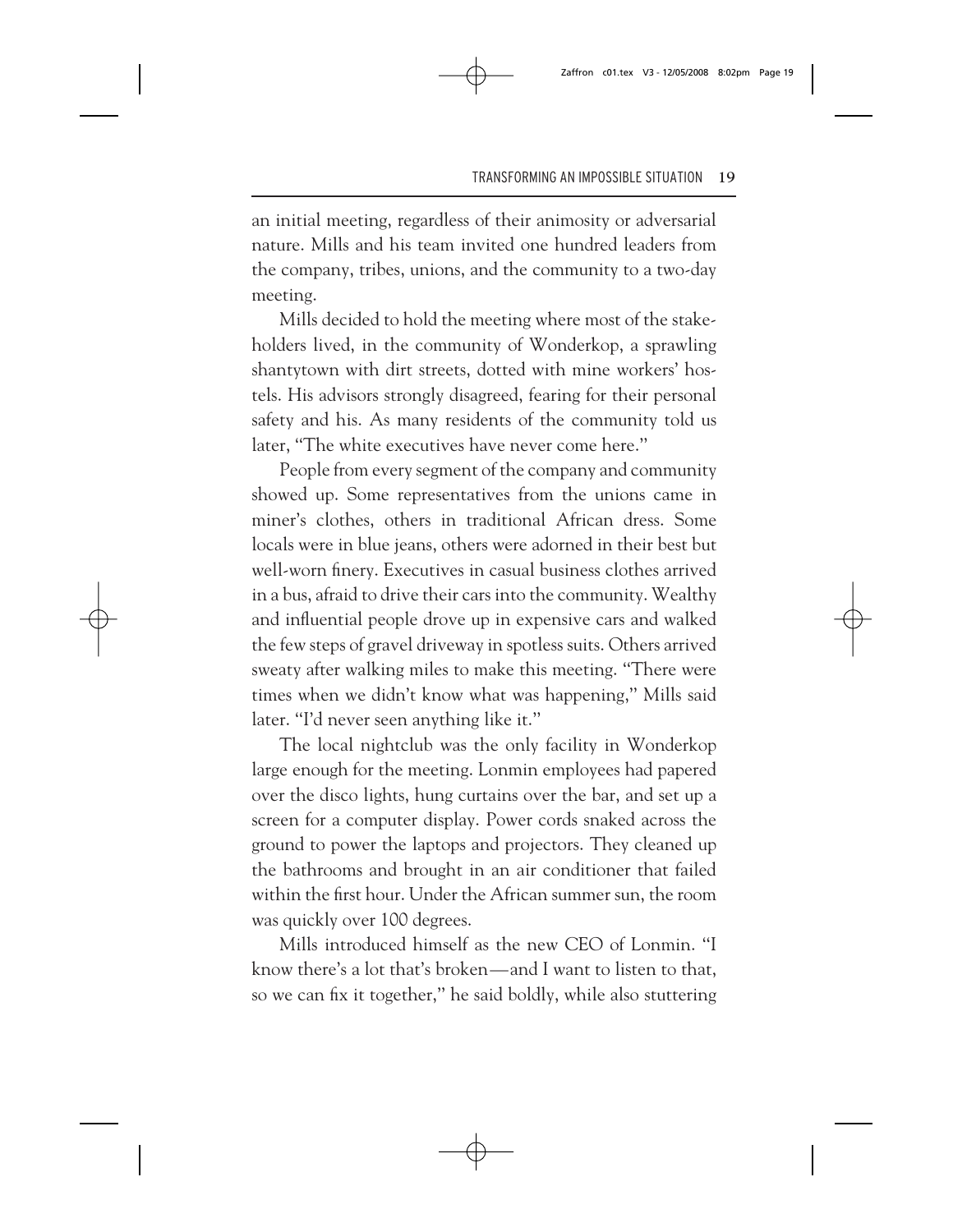with excitement. ''But I'm really here as someone committed to your success, the mine's success, and the well-being of families and communities. A long time ago, I realized that I wanted to play in a game so big that it would involve making a contribution that would go beyond my lifetime.''

He continued, ''I invited you to these two days to explore together what we could create if we all worked together in a new way. Obviously I'm American, working for a London company, and I'm not aware of all the difficulties you've had to deal with, but I have read extensively about it. But I do know that we share one thing in common: our humanity. If we work together as human beings, we can work together to create something very exciting.''

He said that prior to Lonmin he had worked for companies that had made a difference for the people in the communities, as the company also became more successful. He then said that, based on his prior experience, the first task was for people to listen and to learn about each other's worlds. Once that was done people could see if they were committed to creating something new.

He then asked, ''What is it you want me to know that's not working?''

People brought up overcrowding, AIDS, unemployment, violence, unsafe streets due to lack of lighting, union anger at other unions, and how management doesn't care about the workers.

One man walked forward to the microphone and said, ''Brad, you know what would show us that you're serious? Sleep in a hostel with twelve mine workers, so you know what it's like for us.''

Mills said, without a second of delay, ''I promise you I'll do that,'' and wrote his promise on the flip chart, the sound of his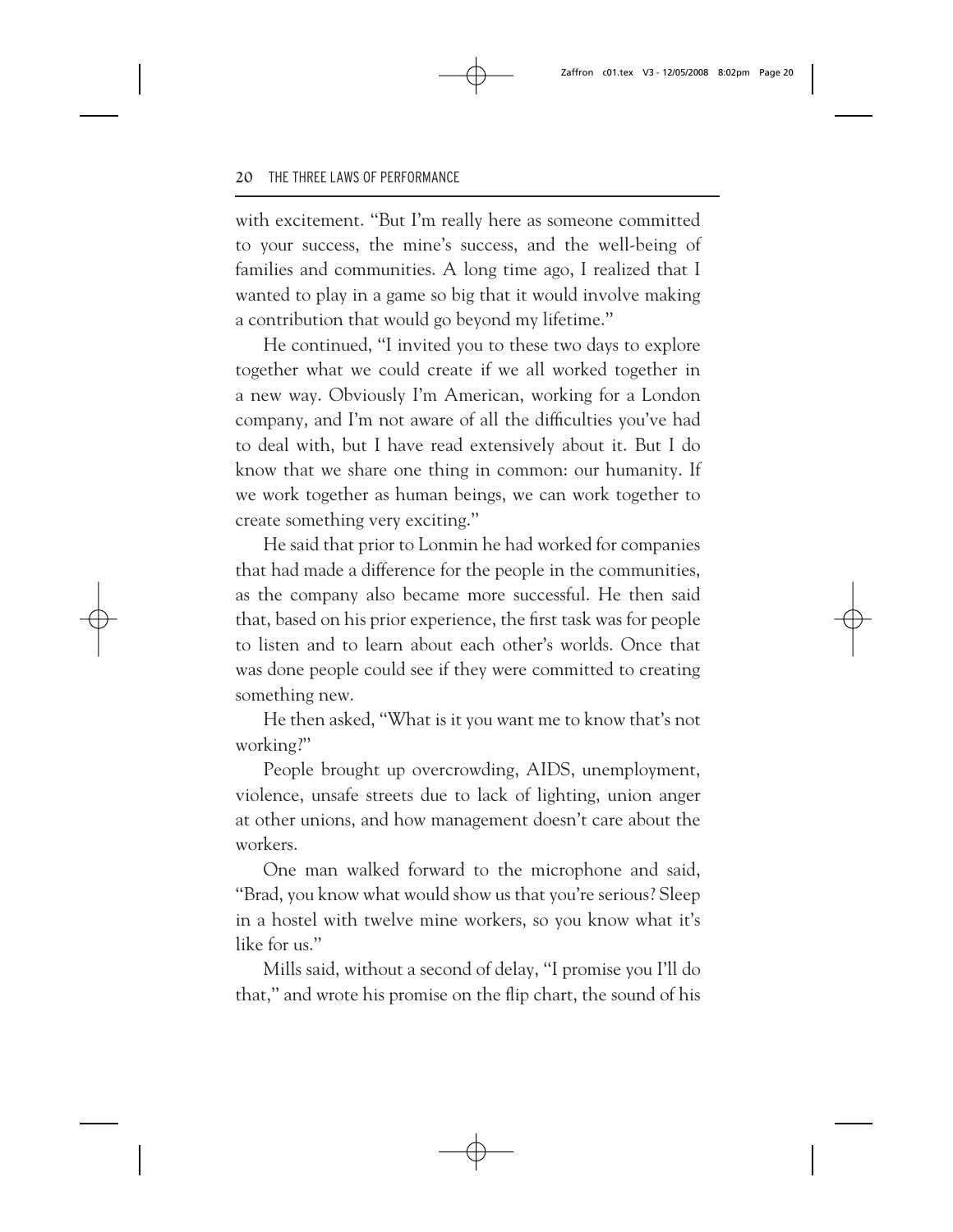writing echoing in the room. When he put the pen down, the walls of the nightclub shook with the applause from the crowd, although many in the room told us later they were certain he wouldn't really do it. ''No CEO had ever been here before, and no one would sleep here,'' one attendee told us later.

That night, Lonmin hosted a dinner and party. As the participants danced and drank, several white executives said, ''I never knew how bad it is here,'' their eyes darting to rundown buildings with little light in the streets.

The second day began with people acknowledging Mills and Lonmin for demonstrating a new level of willingness to deal with what wasn't working (including the same broken air conditioner). A gray-haired African woman, a resident of the community, said, ''I really can't believe that you're here, and that you're actually listening to us.'' One of the white union representatives said, ''I'm starting to realize that there may be some way we can work together.'' One tall Londoner, a corporate executive, shaking with emotion, said, ''I realize I was living in a cocoon, unaware of what was going on here . . . and I'm committing to making this different in the future.''

When emotions settled down, Mills brought up the next question: ''What will happen if we don't find a new way to work together?'' And the next: ''How can we know what that future might hold?'' If nothing changes, then the future will resemble the past. He started by recounting the previous year's statistics: ''Sixteen people died last year in the mines . . . so maybe we'll get a little better and only fourteen will die . . . but there will be more deaths than we want.''

Another speaker said, ''And seventy people will probably die of AIDS.''

Others jumped in: ''There will be a strike.'' ''There will be robbing and murders in the street.'' ''The smelter will blow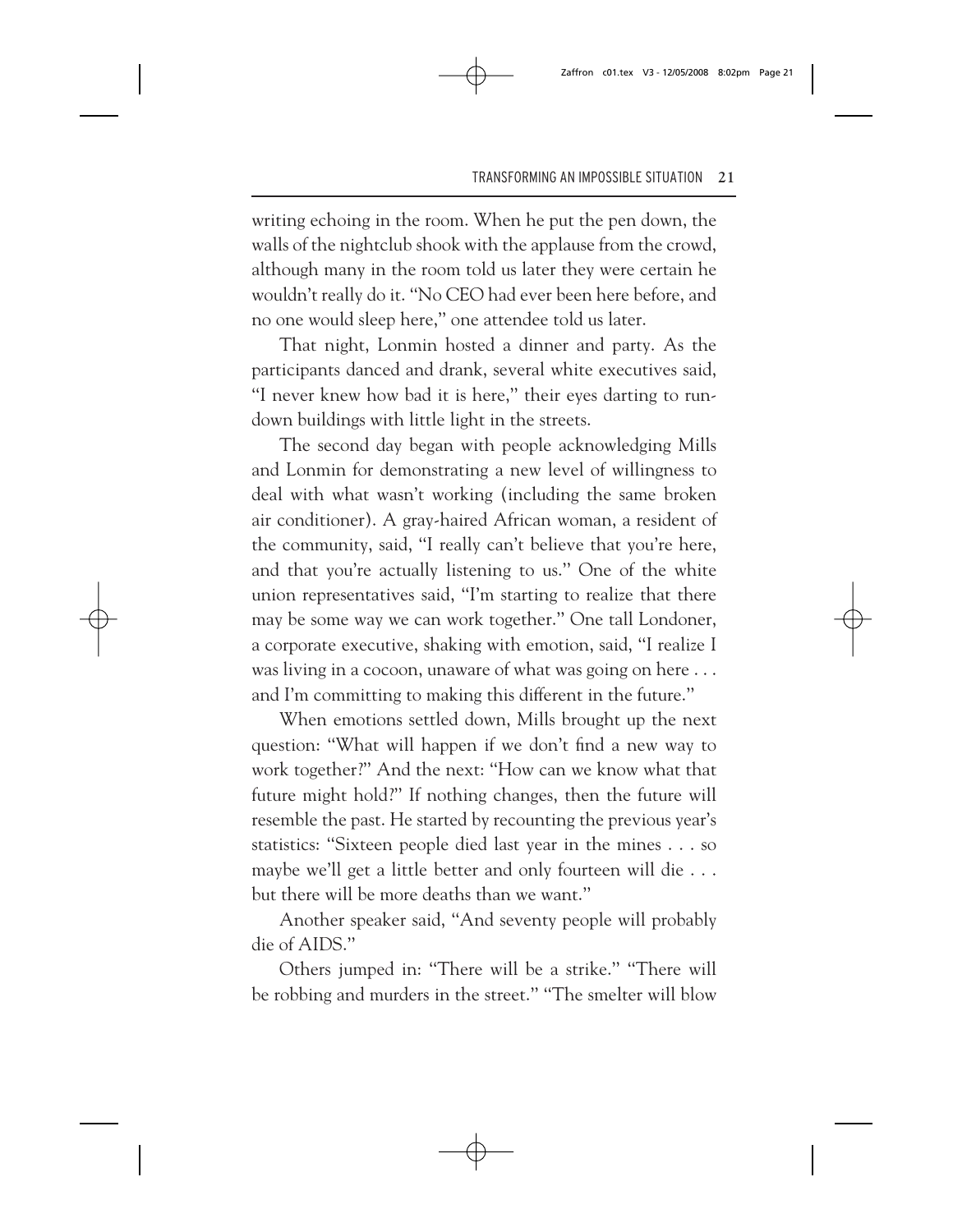up again''—referring to the explosion shortly before the meeting that drove the stock price down. One of the executives declared, ''Based on our increasing expenses, the company will go out of business in five to seven years.'' One woman said, "My son will finish school and have no job." All of these comments, and those that followed, were written on the giant projector screen, making the future that they all saw coming very real.

People nodded their agreement that the descriptions accurately captured what would happen if nothing changed. They had identified the default future.

The conversation shifted, at first slowly, even laboriously, to a declaration of a new future. One man tried to alter the conversation toward dealing with his complaints about the company, but another man shot back, ''You have to get off it. Don't sabotage this!'' At some point, everything predictable—the good, the bad, and the ugly—was up on the screen. The room quieted. There was no more to say.

At this point, the next step could be taken. The discussion turned to a question that filled the projector screen: ''What are the opportunities that can be seized if Lonmin, the communities, and the unions commit to new powerful ways of working together?'' People walked to the microphones and said, in turn: "One hundred percent literacy." "Full employment." "AIDS-free community." "Lonmin is recognized and is successful on the world stage.'' The mood shift in the room was palpable, going from sober to excited, from imprisoned to free.

Partway through the process, one of the participants shouted, ''This future is worth creating—how do we do it?'' Mills took the microphone. "First, this process is going to take many years, and will require long-term commitment from each and every one in the room—and others not involved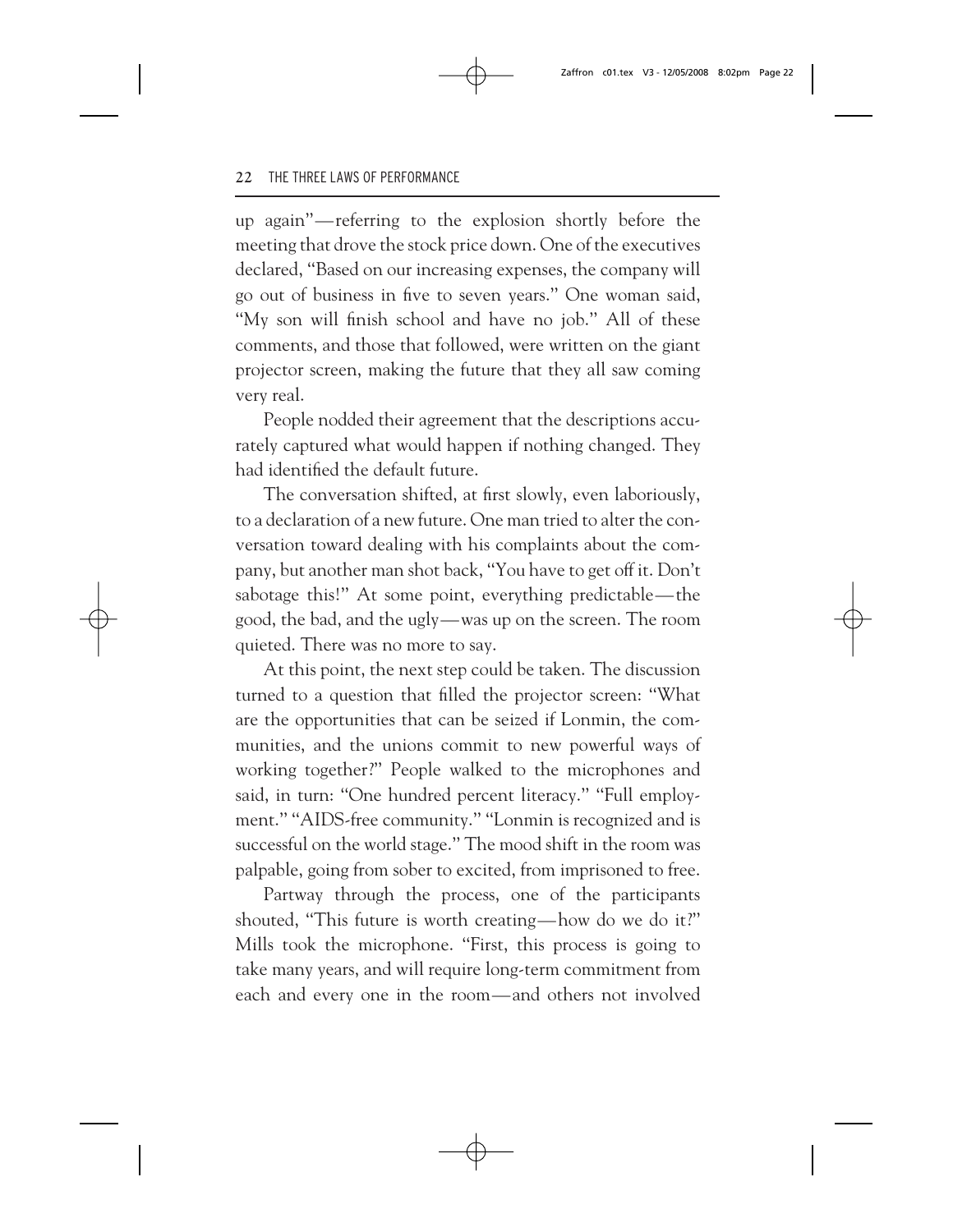yet. Second, a series of initiatives could start in about two months, including a leadership program for all key stakeholders. Third, a process this complex—to transform a company of twenty-five thousand employees and communities of three hundred thousand people—would require solving problems no one has even identified yet, and the only element that could take the group through those obstacles would be your ongoing commitment.''

Mills ended the meeting by saying,

I'm committing myself and my organization to fulfilling this future that we've begun to articulate. I can't do it by myself, and my organization can't do it by itself, so we need you to match our commitment. If you are committed to creating this future, with others and me, there will be large sheets of paper on the wall by the door. At the top of the sheet it says, ''I'm committing myself to creating a new future for Lonmin and our communities.'' Sign your name on that sheet.

After he thanked them for attending and participating, the meeting ended. All but two attendees signed their names on those sheets, with some putting down an ''X'' because they didn't write. (The two who didn't sign ended up joining and participating in the initiatives that followed.)

Mills told us later: ''I wasn't sure if there would be any willingness for the process, but they were seriously on board. We were blown away!''

Chris Ahrends, an Anglican priest who for many years as the CEO of the Desmond Tutu Peace Centre, attended the session. After the meeting, he said to Brad and the consulting team, ''If you can do 10 percent of what you're talking about, it will be revolutionary.''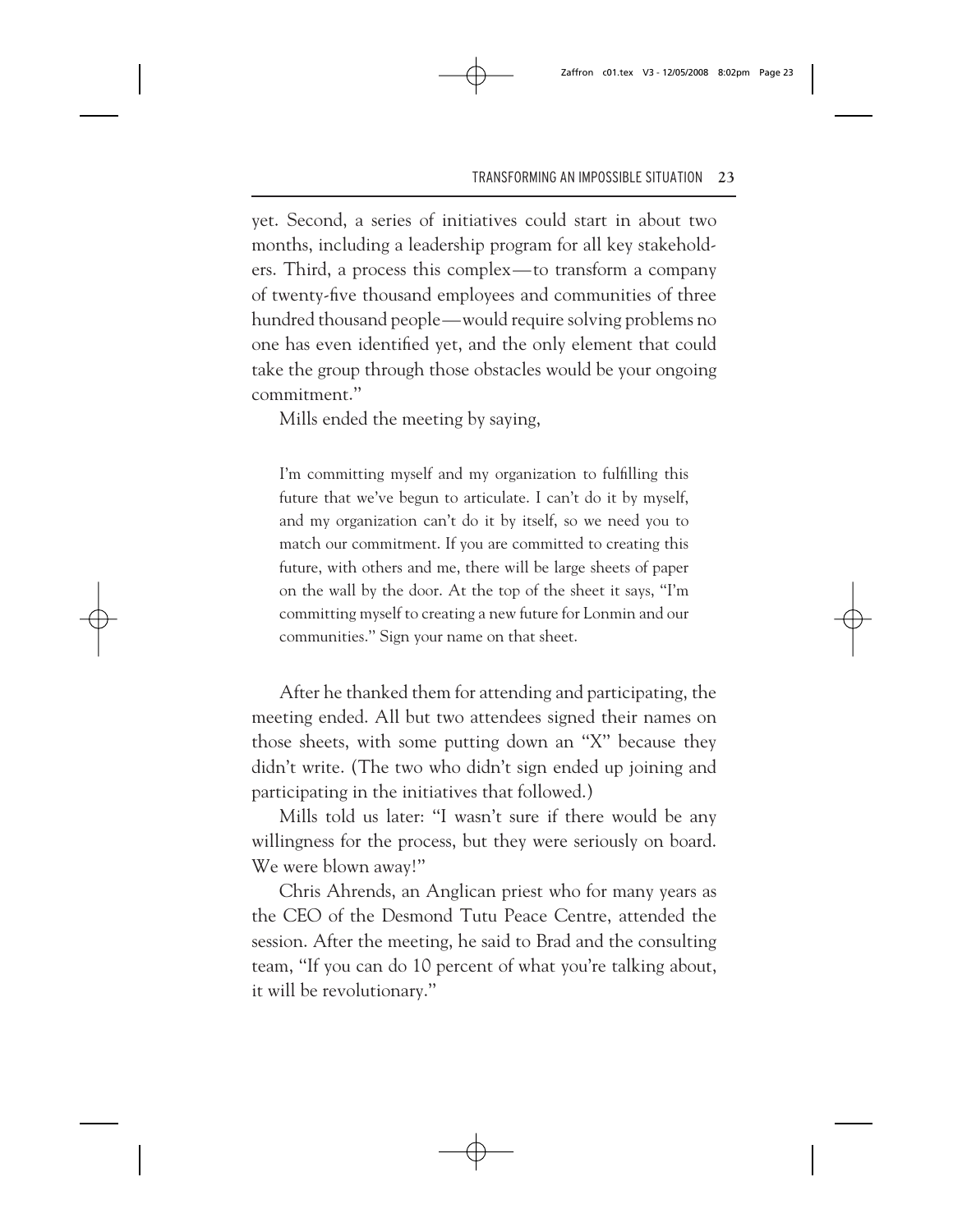# **The Night in the Hostel**

Several weeks later, Mills and another executive again overrode his advisors' objections and slept in the hostel, alongside the workers. When he woke up the next morning, it was to the sight of African warriors guarding him. ''I wasn't just safe, I was the safest man in South Africa,'' he remarked to us. At 4:00 am, to demonstrate his resolve, he and the regional coordinator for the National Union of Mineworkers, Victor Tseka, went to greet the workers arriving for their shift. Mills said later, ''People couldn't believe I was the CEO. One of the workers went to the office and pulled out a copy of a company brochure with my picture before some of the men would believe us."

For Mills, the act of sleeping in a hostel was simple and powerful—in his words, ''no big deal.'' But Mills understood the power of symbols to shift how situations occurred to people, challenging the default future and bringing about new levels of performance. For the workers, his actions sent a message so strong it's hard to capture in the pages of a book. ''We couldn't believe it,'' one union representative said, ''and we began to think we could actually trust this man.'' Laolang said, ''Mills gained so much trust that people were willing to try it his way and see if it could work.''

From the perspective of the First Law, Mills's actions make a lot of sense. He knew that, before he even started, he occurred to the workers as a typical CEO—viewing employees as tools, not caring about their welfare, and out only for money. People's sense of the default future was that he would make promises and then exploit the workers. His management plans, he knew, occurred as management mumbo jumbo. At worst, the initiatives would ask them for more effort with nothing in exchange. If he didn't shift how these situations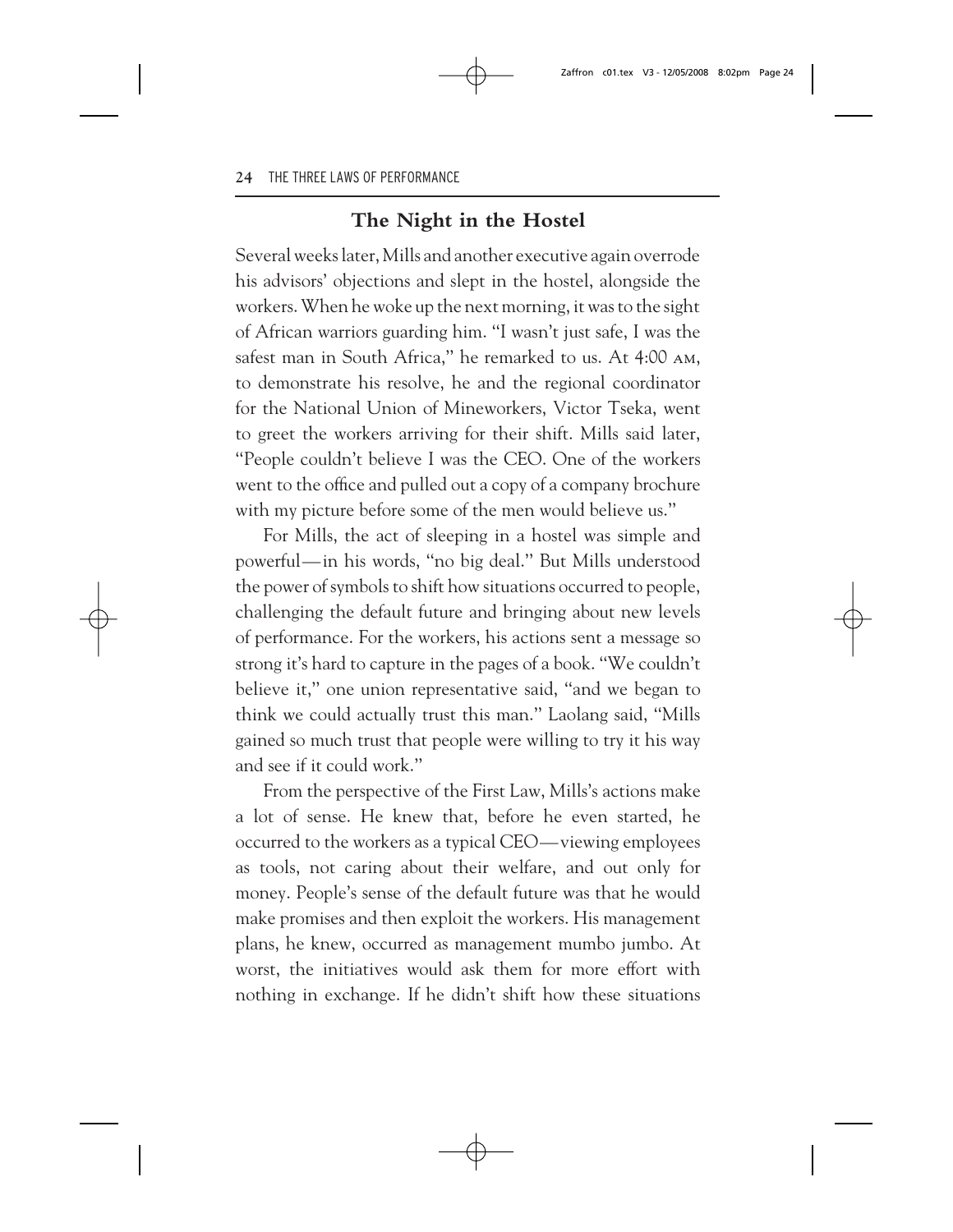occurred—and fast—nothing he did would make any impact. The default future would have come to pass.

The meeting in the nightclub was designed to shift how the executives, and the program they advocated, occurred to stakeholders. Mills made progress in this regard by listening so intently that people knew he heard them, that he saw their issues from their perspective. As people saw him listening—really listening—how he occurred to them began to shift from an arrogant CEO to a person who at least cared enough to spend a day with them. How Lonmin occurred altered from a company that was only out for profits to an advocate for the community. When Mills spent a night in the hostel and welcomed workers at the 4:00 am shift, he occurred to them as a fellow human being.

With Mills, his fellow executives, and the management initiatives now occurring in a different way, people's behaviors shifted from resistant and angry to open and even somewhat receptive. He was now ready to begin the next phase of programs, which became known as the March Initiatives, when the heavy lifting of elevating performance began to take place.

# **Using Conversation to Shift Action**

The March Lonmin Initiatives sought to shift action by transforming how the company occurred to about 150 people at a time, totaling 15,000 people over four years. This program used a systematic series of conversations among the program leaders, Lonmin executives, and the participants. People got to know each other in new ways that went beyond stereotypes, prejudices, and past conversations. Because performance matches how a situation occurs, this shift made an immediate and tangible difference in people's actions. At the same time, people explored and evaluated the default future. Not liking what it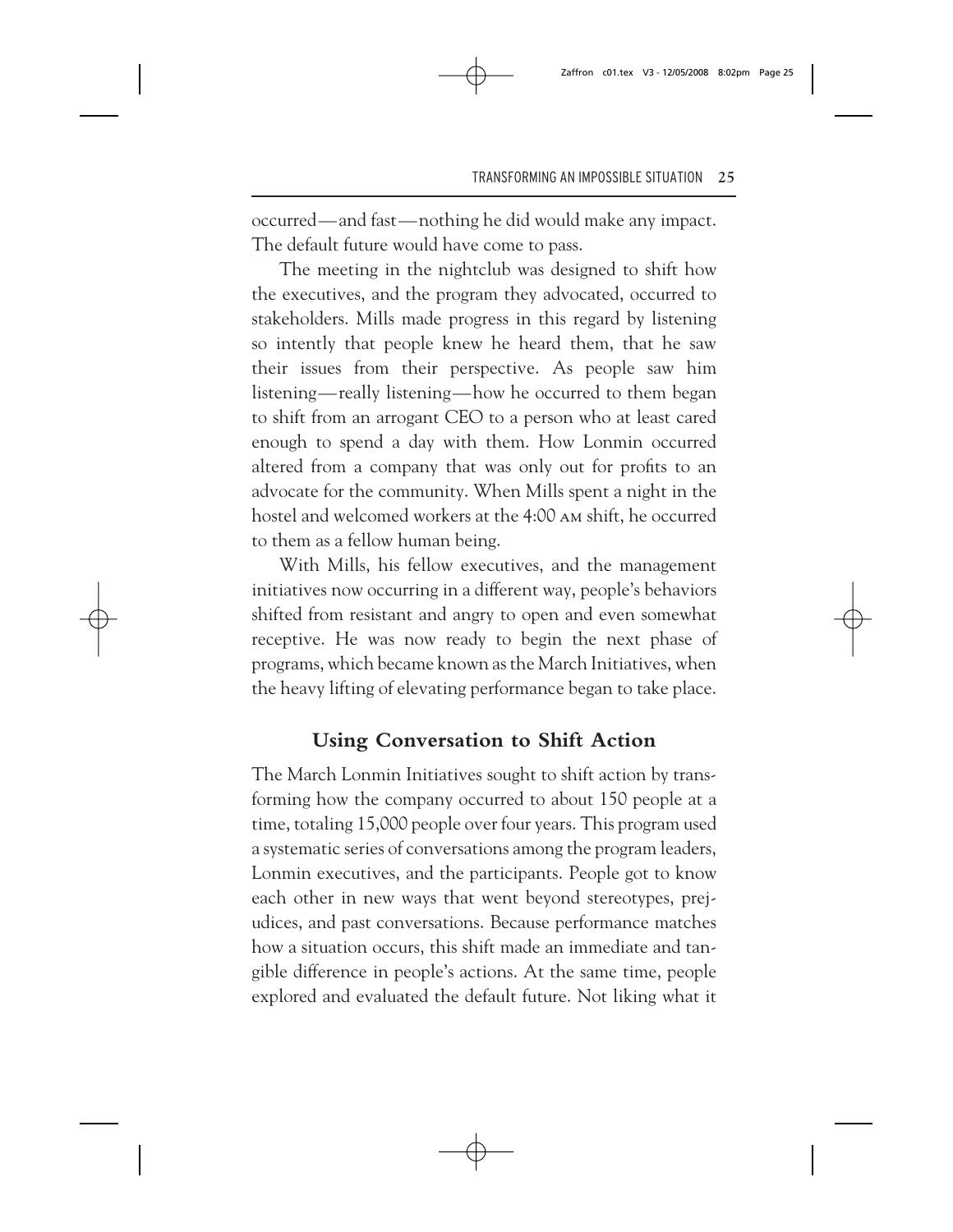foretold, they rewrote the future, leading to the beginning of a stunning organizational transformation.

In addition to the conversations between the two women described at the start of this chapter, two specific incidents illustrate why Laolang, and hundreds of other people, were so moved by the process.

The first incident happened on the second day of the program, when people broke into groups representing each of the unions as well as management. Following the guidance of the program leaders, each identified the ''games they play'' in negotiating with the other groups. Management owned up to playing the ''take it or leave it'' card, crying poverty, using veiled threats, and reporting data selectively. Laolang's union acknowledged that it organized sit-ins, used wildcat strikes, burned property, and didn't tell management what it really thought because, in their words, ''we don't trust them.'' As people described and admitted playing these games to the entire group, they started to laugh—both at themselves and, as they told us later, at the absurdity of playing games like this at all. They saw the default future, and they found it ridiculous.

As people reported their negotiation games, people saw the other side as more like themselves than they would have thought possible just a day before. More important, how unions occurred to management, and management to unions, began to shift—from opponents playing hardball to fellow human beings who shared the same virtues and weaknesses. People began to experience their old adversaries as allies, on the same side, committed to building a new future together.

The second incident happened later that day. The facilitators posed the question, ''What are you committed to in future negotiations?'' After hours of debate, much of it passionate, the hundred people who had come into the room a few days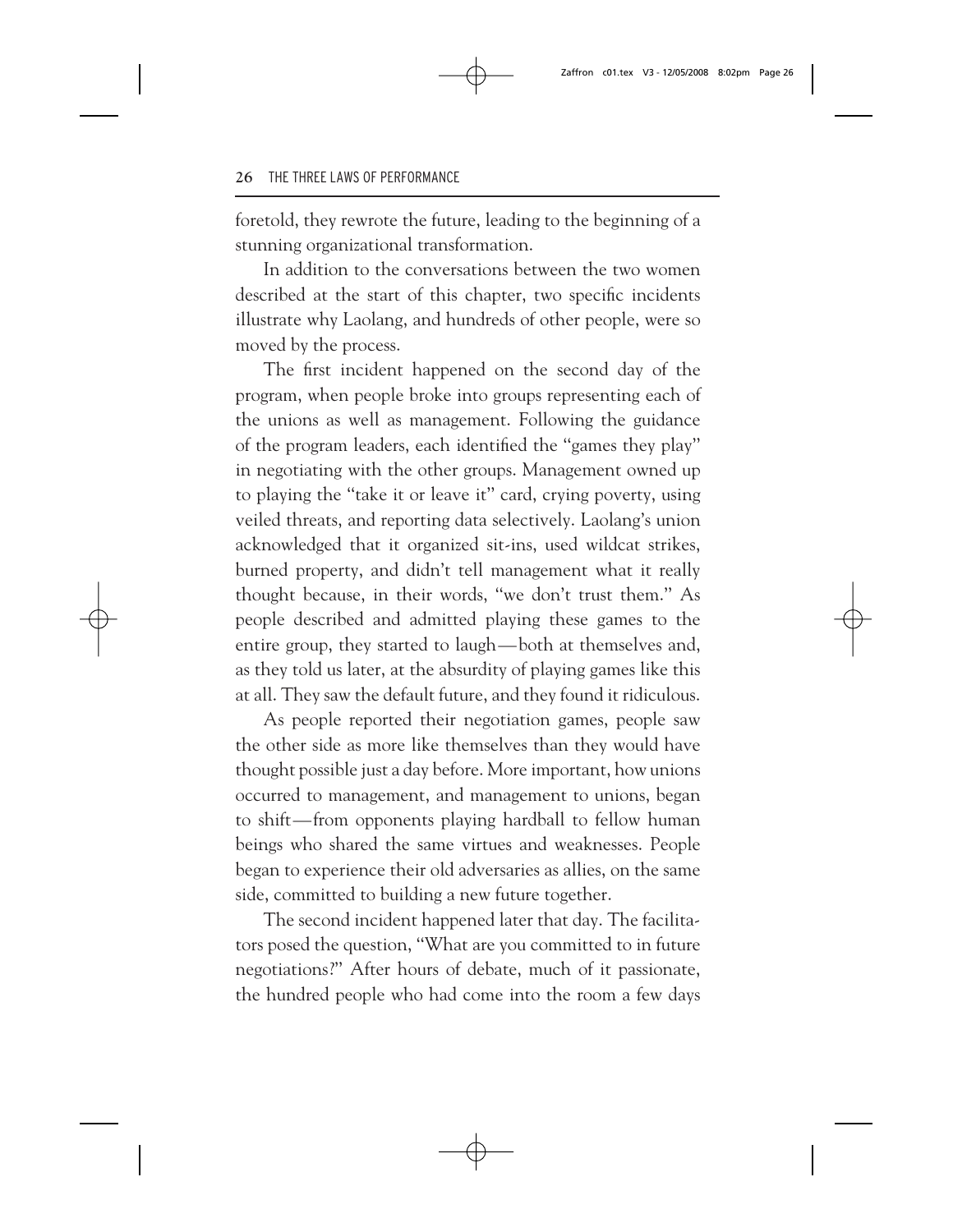before as enemies left the room committed to more than a dozen points, including

- Total transparency—full disclosure—total information
- Respect for each other
- Creating a future that is the context for problem-solving bargaining
- Engaging each other with integrity

Each of the incidents described shows the shift in how the situations occurred to the people in the room. With alterations to this occurring, individuals who had been adversaries were able to work together on setting joint commitments—the seed of building something new. As dozens of people told us in interviews after the fact, this level of cooperation was possible only because how people saw the situations, each other, and the company had shifted. Once situations occurred in new ways, people moved beyond mere compliance to accountability, from merely doing their jobs to providing leadership. As the First Law asserts, people's performance and how the situations occur *always* match up. As people began to create a new vision, their actions automatically fell in line with what they were creating.

# **Transformation: Beyond Change Management**

Notice that although Laolong didn't change a few things—his attitude, work ethic, and negotiation style—it's as though he became a new person. What we noticed most of all is that the angry man who saw nothing but fighting in his future was replaced by a man who appeared to be at peace and couldn't stop smiling.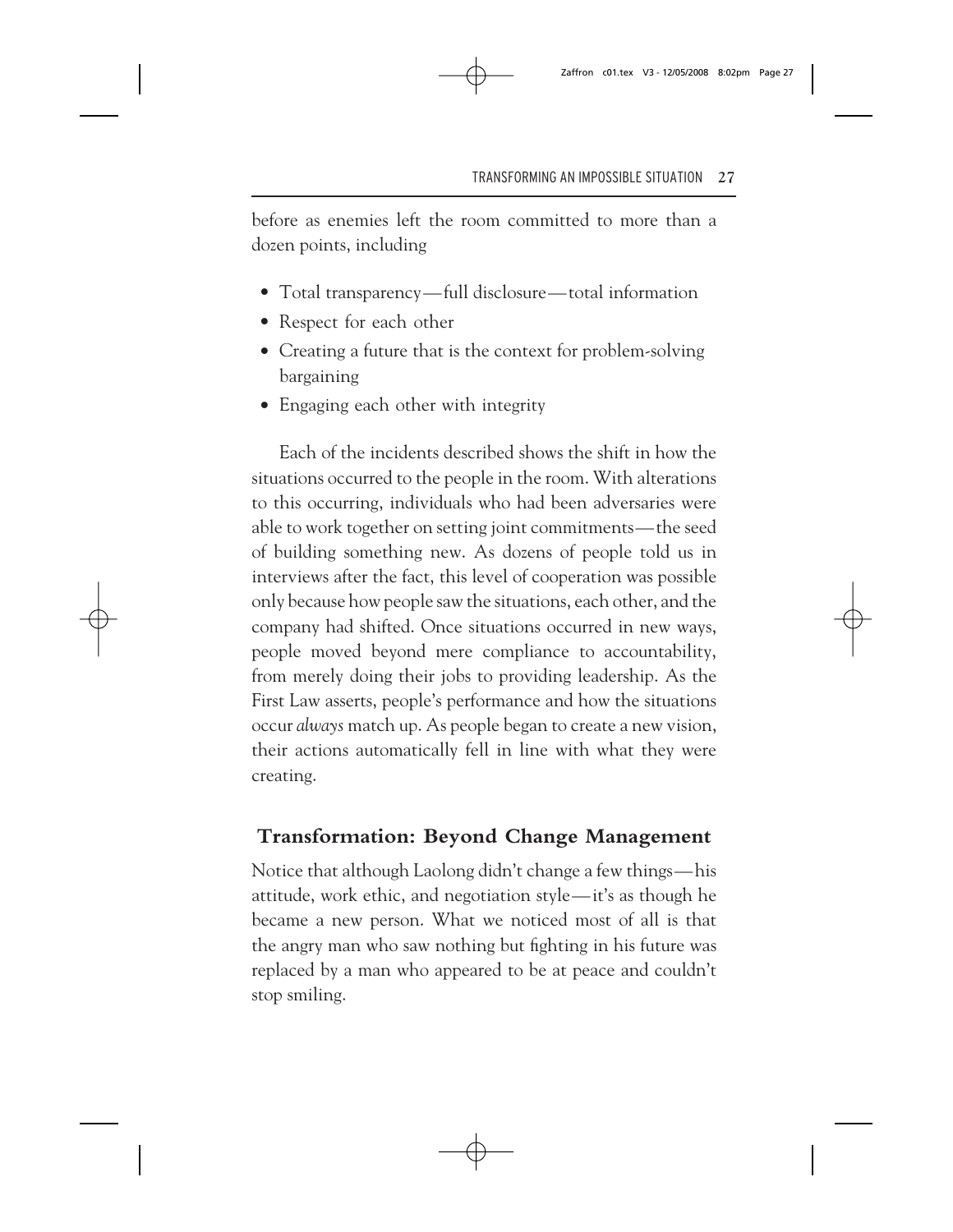He talked about managers and executives (no matter their race or backgrounds) as being real people—not as the caricatures of evil and manipulation they had seemed to him before. He promised to become an advocate for the commitments from the Lonmin leadership initiatives, and he was true to his word. Most remarkable is that the same shift happened to all of the fifteen thousand people who attended the leadership program.

We asked how it all occurred to Laolang. He told us:

It was like a different South Africa after the program. Nelson Mandela started talking about the transformation of South Africa when he got out of prison, and became president. I had no idea what he really meant, but now I see the possibility of changing the world itself, beyond a single company like Lonmin. It created a very big space with me. This approach to transformation is everything. I understood very clearly that it takes individuals to put themselves in that space of committing. I take that as a rescue process for everyone in Lonmin and beyond.

# **The Future Rewritten**

Besides a stronger, more collaborative culture in the company, a powerful sense of alignment for building a future has expanded. The company and community have developed a powerful framework and projects to forward sustainability.

The real accomplishment has been altering how situations occur to thousands of people, and as this has happened, their performance has shifted accordingly. Productivity reached one-million-plus platinum ounces in concentrate for the first time in its history. Lost-time injuries have decreased by approximately 43 percent, a reduction that continues to be sustained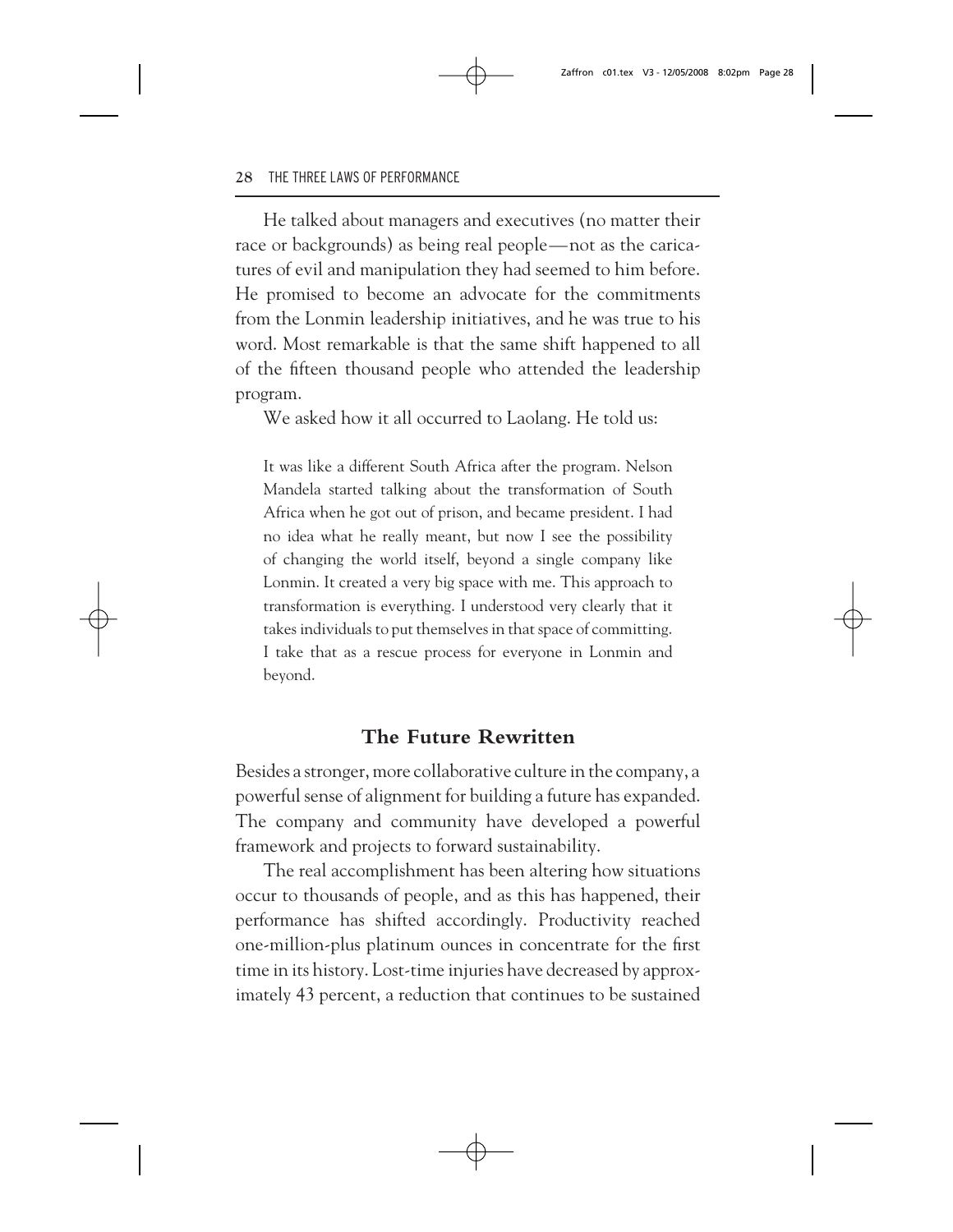and improves over time. For the first time, the community is actively supporting the company. Not only are people creating something new, but also the evidence demonstrates that they achieve it. As Mills stepped down from the CEO role in 2008, he reflected on the events of the last several years. He told us, ''In my mind, we succeeded on all fronts. I know we made a huge difference and this transformation will live on through the people it touched.''

On the week of his seventy-fifth birthday, Nobel Peace Prize winner Desmond Tutu visited Lonmin. In talking about the company and its efforts to rewrite the future of everyone it touches, he said, ''I have put my reputation, my name, on the line, to say to you here that I believe these people. I have a sense of their integrity.''

Soon thereafter, the World Bank's International Finance Corporation (IFC) invested \$100 million to help realize the dream of a self-sufficient Greater Lonmin Community.

If Lonmin and the three hundred thousand people who live in the surrounding community can alter how they occur for each other, this effort may become a model of organizational transformation.

What about you? There are specific actions you can take to tap into the power of the First Law of Performance. Notice the connection between performance and how situations occur for people. See that this relationship *always* holds.

See the reality illusion at work, in you and people around you. Almost without exception, people don't notice that all they are aware of is how situations occur to them. They talk, and act, as if they see things as they really are.

Find people whose actions make no sense to you. Ask them questions, mostly open-ended, that provide insight into how